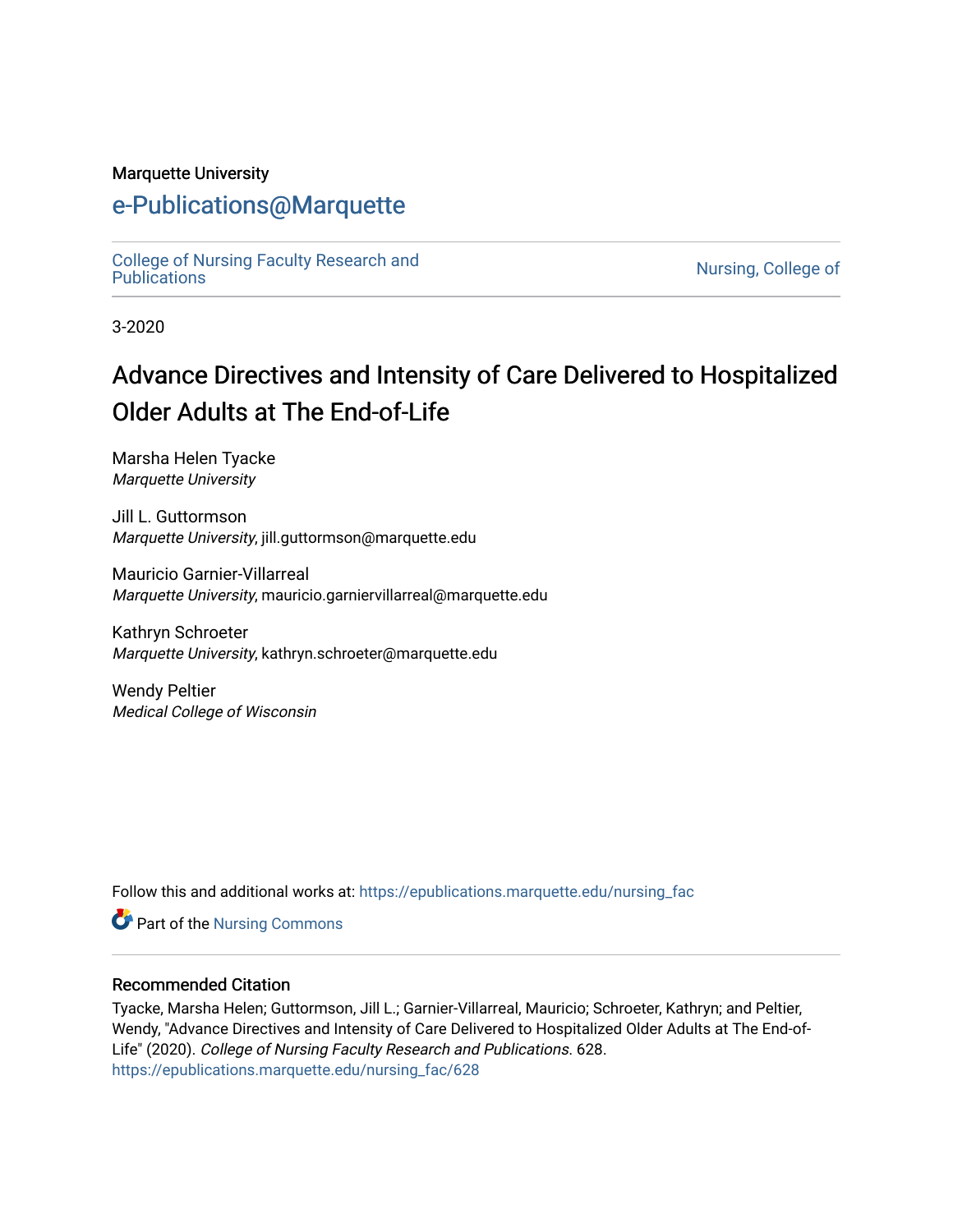**Marquette University**

# **e-Publications@Marquette**

# *Nursing Faculty Research and Publications/College of Nursing*

*This paper is NOT THE PUBLISHED VERSION;* **but the author's final, peer-reviewed manuscript.** The published version may be accessed by following the link in the citation below.

*Heart and Lung*, Vol. 49, No. 2 (March/April 2020): 123-131. [DOI.](https://doi.org/10.1016/j.hrtlng.2019.08.018) This article is © Elsevier and permission has been granted for this version to appear in [e-Publications@Marquette.](http://epublications.marquette.edu/) Elsevier does not grant permission for this article to be further copied/distributed or hosted elsewhere without the express permission from Elsevier.

# Advance Directives and Intensity of Care Delivered to Hospitalized Older Adults at The End-of-Life

Marsha H. Tyacke College of Nursing, Marquette University, Milwaukee, WI Jill L. Guttormson College of Nursing, Marquette University, Milwaukee, WI Mauricio Garnier-Villarreal College of Nursing, Marquette University, Milwaukee, WI Kathryn Schroeter College of Nursing, Marquette University, Milwaukee, WI Wendy Peltier Medical College of Wisconsin, CLCC, Clinical Cancer Center, Milwaukee, WI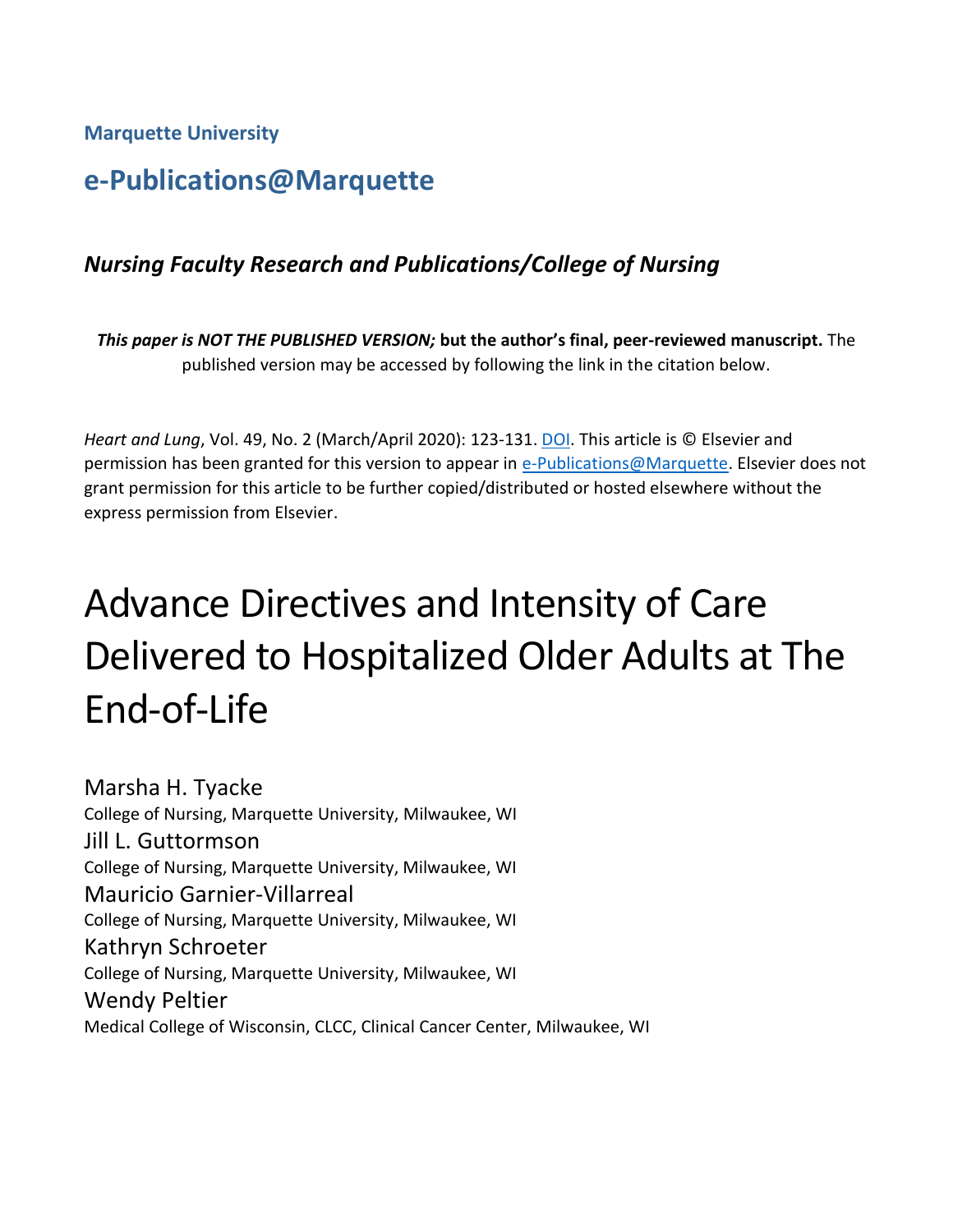# Abstract

#### Background

Older adults prefer comfort over life-sustaining care. Decreased intensity of care is associated with improved quality of life at the end-of-life (EOL).

#### **Objectives**

This study explored the association between advance directives (ADs) and intensity of care in the acute care setting at the EOL for older adults.

#### Methods

A retrospective, correlational study of older adult decedents (N = 496) was conducted at an academic medical center. Regression analyses explored the association between ADs and intensity of care.

#### Results

Advance directives were not independently predictive of aggressive care but were independently associated with referrals to palliative care and hospice; however, effect sizes were small, and the timing of referrals was late.

#### Conclusion

The ineffectiveness of ADs to reduce aggressive care or promote timely referrals to palliative and hospice services, emphasizes persistent inadequacies related to EOL care. Research is needed to understand if this failure is provider-driven or a flaw in the documents themselves.

#### Keywords

acute care, advance directives, quality of life, end-of-life

#### Abbreviation

ACP Advanced care planning AD Advance directives CCI Charlson comorbidity index HER Electronic health record EOL End-of-life LOS Length of stay LW Living will POA-HC Power of attorney for healthcare PC Palliative care QOL Quality of life SDM Surrogate decision-maker

The rapid growth of the aging population $\frac{1}{2}$  $\frac{1}{2}$  $\frac{1}{2}$  places increased demands on an already strained healthcare system. Given the significant healthcare expenditures in the final year of life,<sup>[2](https://www.sciencedirect.com/science/article/pii/S0147956319304844?via%3Dihub#bib0002)</sup> the costs of providing ongoing care for patients who live longer with chronic, progressive disease will only rise. While advanced care planning (ACP) is effective in reducing unnecessary and unwanted care at the end-of-life  $(EOL)<sup>3</sup>$ ,  $4$ ,  $5$ ,  $6$ , there is a lack of consistent similar evidence for advance directives (AD).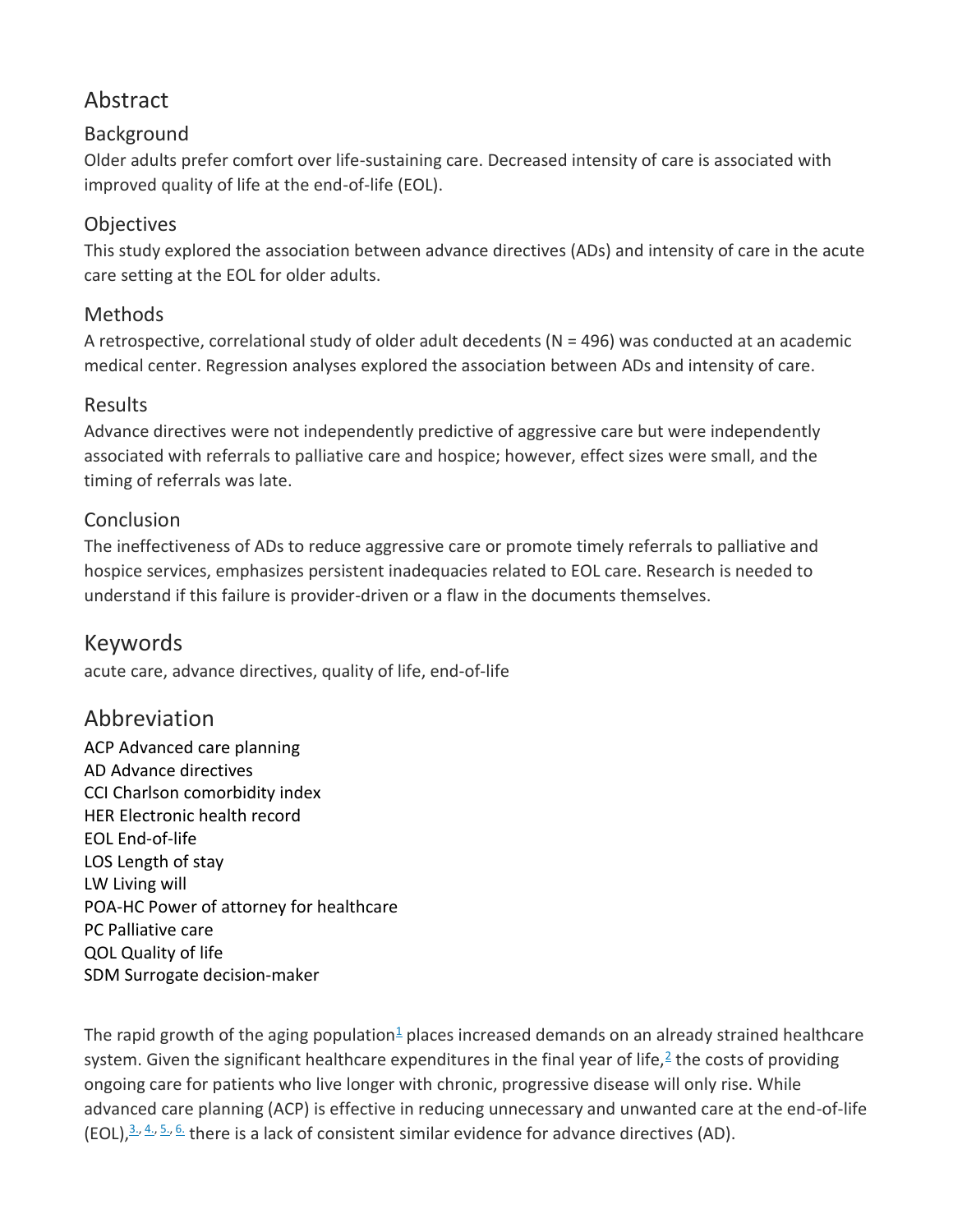Advanced care planning is a process whereby patients receive personalized education about their health conditions and are engaged in discussions of EOL preferences, $<sup>2</sup>$  while ADs are formal documents</sup> expressing personal preferences and a designated surrogate decision-maker (SDM).<sup>[5](https://www.sciencedirect.com/science/article/pii/S0147956319304844?via%3Dihub#bib0005)</sup> Advanced care planning is consistently associated with reduced aggressive care,  $3.4.66$  increased hospice utilization, $4.6.$  $4.6.$  and improved QOL at the EOL.<sup>[6](https://www.sciencedirect.com/science/article/pii/S0147956319304844?via%3Dihub#bib0006)</sup> However, there is no consistent association between the presence of ADs and type of care received, and much of the research on the impact of ADs narrowly focus on oncology,  $4.6$ ,  $6.8$ ,  $9.6$  $9.6$  heart failure,  $10$  or critically ill patients  $9.11$  $9.11$ ,  $12.713$  making it unclear if findings generalize to other populations. Additionally, most AD and ACP research includes all adults, neglecting the unique needs of the vulnerable older adult population. Many studies rely on SDMs for information on the presence or absence of an AD prior to death.  $5,14, 15, 16$  $5,14, 15, 16$ . While proxy studies often report an association between ADs and limited aggressive care at the EOL, studies in which an AD is confirmed within the electronic health record (EHR) do not consistently find this association.<sup>[9.,](https://www.sciencedirect.com/science/article/pii/S0147956319304844?via%3Dihub#bib0009) 11.</sup>, <sup>[12.,](https://www.sciencedirect.com/science/article/pii/S0147956319304844?via%3Dihub#bib0012) [17.](https://www.sciencedirect.com/science/article/pii/S0147956319304844?via%3Dihub#bib0017)</sup>

Older adults prefer comfort over treatments that prolong life<sup>[18.,](https://www.sciencedirect.com/science/article/pii/S0147956319304844?via%3Dihub#bib0018) 19</sup>.; however, 30% of Medicare expenditures are incurred in the final year of life, $20$  with half resulting from acute hospitalizations. $21$  This inconsistency between patient preferences and delivery of high-technology, high-cost care suggests that care delivered near death may not promote quality of life (QOL) at the EOL. ACP and ADs have been proposed as means to improve congruence of care with patients' preferences.

The landmark SUPPORT study identified inadequacies of AD documentation $\frac{22}{3}$  that persist today. $19$  Inadequate documentation of ADs, both through low rates of completion and poor articulation of actual preferences, remains a persistent challenge for EOL care delivery<sup>[8.,](https://www.sciencedirect.com/science/article/pii/S0147956319304844?via%3Dihub#bib0008) [12.,](https://www.sciencedirect.com/science/article/pii/S0147956319304844?via%3Dihub#bib0012) [19.](https://www.sciencedirect.com/science/article/pii/S0147956319304844?via%3Dihub#bib0019)</sup> Since the impact of ADs on the intensity of care delivered to hospitalized older adults at the EOL is not clearly established, further objective investigation of the influence ADs exert on care delivery is necessary before devoting additional resources toward increasing completion rates of these documents. The purpose of this study was to evaluate the relationship between the presence of a documented AD within the EHR and the intensity of care received by older adults in the acute care setting at the EOL.

# Theoretical framework

This study was guided by the Quality Health Outcomes Model (QHOM),  $\frac{24}{3}$ ,  $\frac{25}{3}$  which posits that patient outcomes are influenced by patient characteristics, system characteristics, and interventions. The model considers the impact of interventions directly on patient outcomes and integrates both patient state and trait characteristics. [Fig. 1](https://www.sciencedirect.com/science/article/pii/S0147956319304844?via%3Dihub#fig0001) illustrates the concepts of the QHOM with the associated variables examined in this study.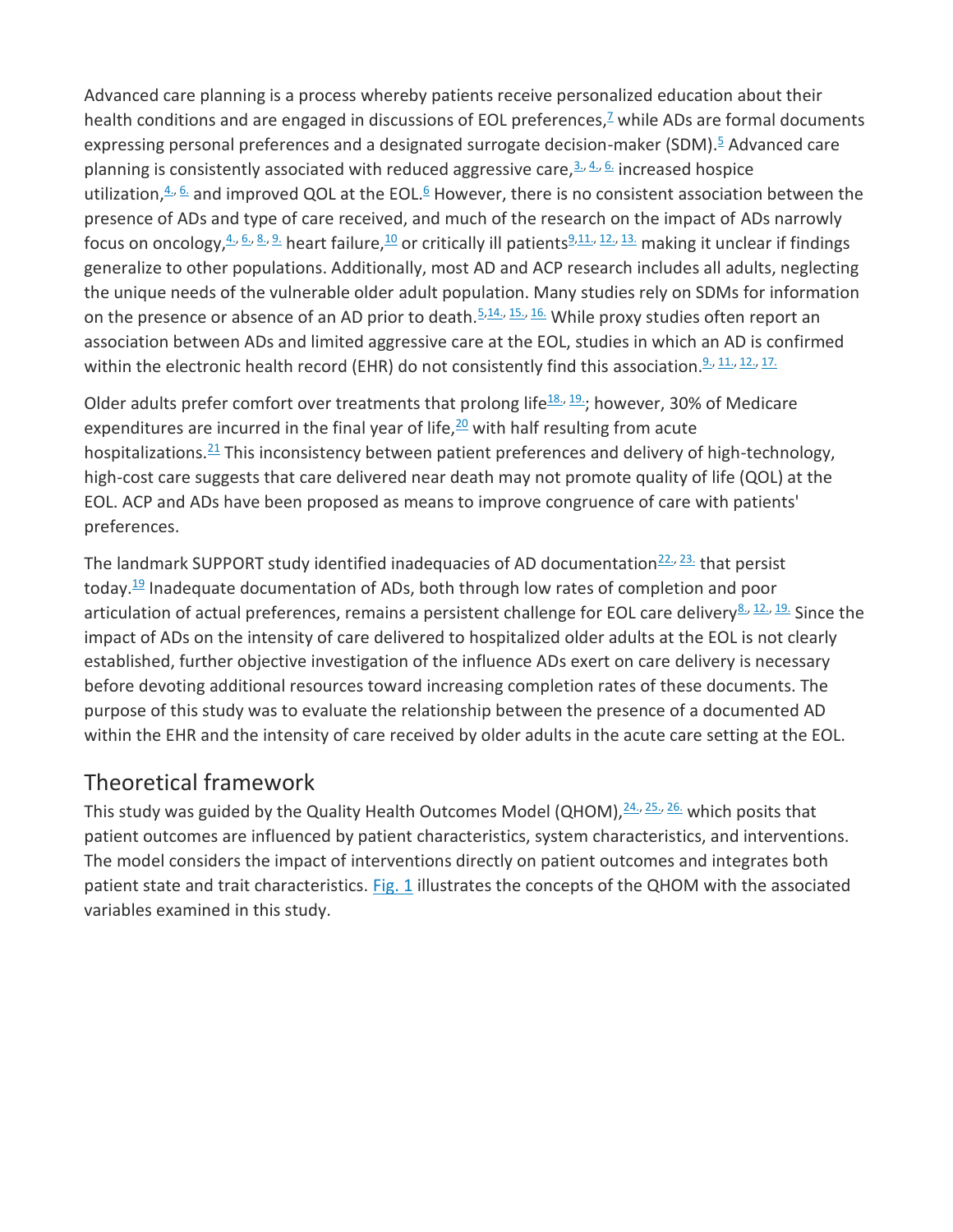

Fig. 1. Study variables in the context of the QHOM.

# Methods

#### Study design

A retrospective, correlational study was conducted to explore the relationship between ADs and intensity of care at the EOL using the EHRs of older adult decedents from a large, tertiary access, level one trauma center in the Midwest United States. The sample included patients aged 65 and older, who died during a hospital admission between January 2014 and December 2016. Patients were excluded if they were discharged to the inpatient hospice service where care was managed within the same hospital building by an outside hospice agency.

#### Sample

An a priori G-power analysis<sup>[27](https://www.sciencedirect.com/science/article/pii/S0147956319304844?via%3Dihub#bib0027)</sup> conducted for a medium effect<sup>[28](https://www.sciencedirect.com/science/article/pii/S0147956319304844?via%3Dihub#bib0028)</sup> indicated that a total sample of 485 people was necessary to detect a moderate effect with 80% power. An institutional self-service cohort discovery tool (i.e. an electronic data warehouse) was used to identify potential patients guided by the following inclusion criteria: age ≥ 65, deceased, inpatients, and admission to the same hospital. Date of death was matched with the date of discharge to verify that death occurred during the terminal admission. All subjects that did not die during hospital admission were excluded.

#### Study variables

#### Predictor variable

The presence or absence of an AD signed before the terminal hospital admission, either present in the medical record prior to admission or added to the EHR within 24 h of admission, and retrievable from the EHR, served as the binary predictor variable (e.g., yes/no). An AD signed after hospital admission was coded as no.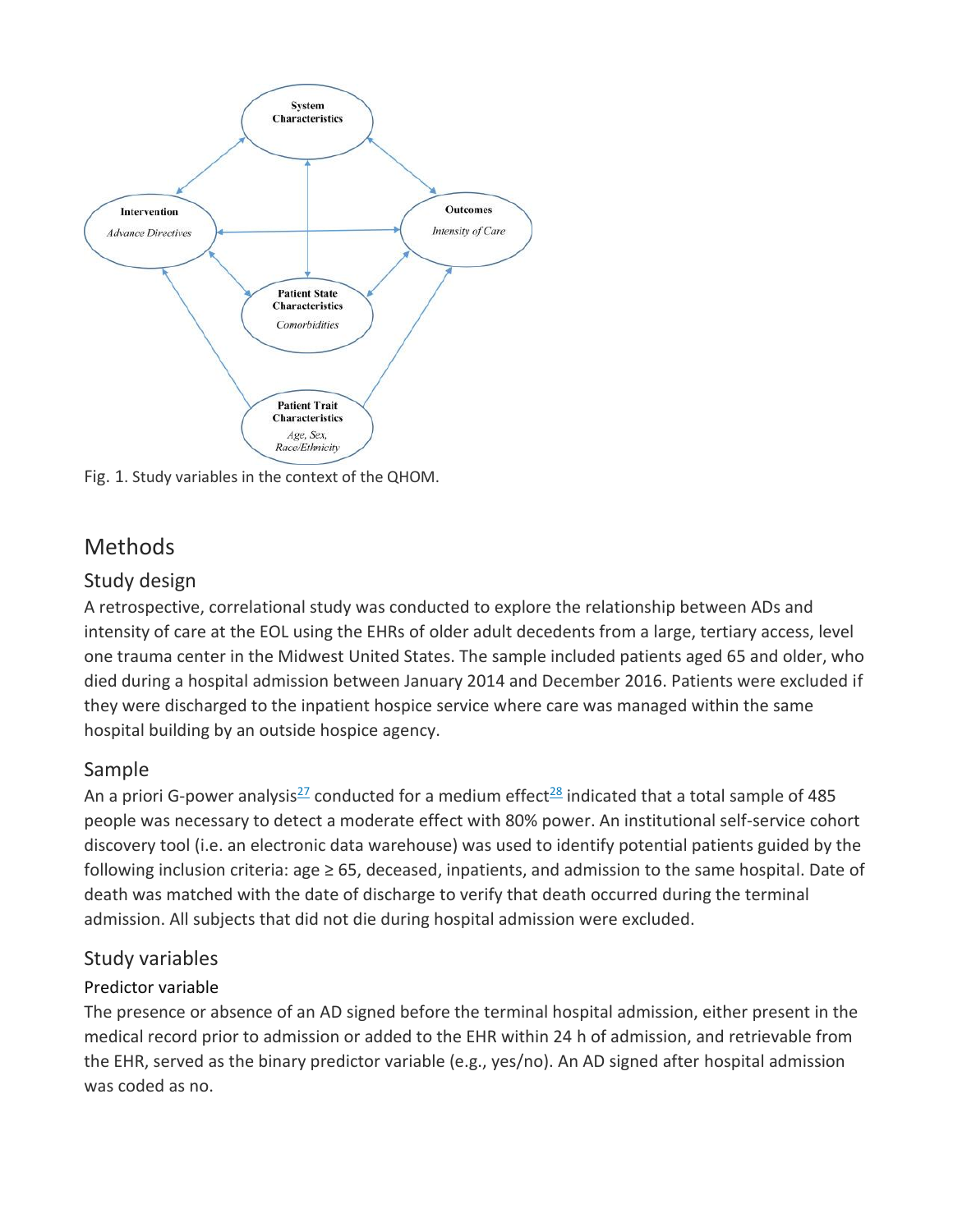#### Outcome variables

Variables for intensity of care were selected following an extensive literature review with the most common variables included in this study.[4.,](https://www.sciencedirect.com/science/article/pii/S0147956319304844?via%3Dihub#bib0004) [5.,](https://www.sciencedirect.com/science/article/pii/S0147956319304844?via%3Dihub#bib0005) [6.,](https://www.sciencedirect.com/science/article/pii/S0147956319304844?via%3Dihub#bib0006)[9.,](https://www.sciencedirect.com/science/article/pii/S0147956319304844?via%3Dihub#bib0009) [10.,](https://www.sciencedirect.com/science/article/pii/S0147956319304844?via%3Dihub#bib0010) [11.,](https://www.sciencedirect.com/science/article/pii/S0147956319304844?via%3Dihub#bib0011) [12.,](https://www.sciencedirect.com/science/article/pii/S0147956319304844?via%3Dihub#bib0012)[14.,](https://www.sciencedirect.com/science/article/pii/S0147956319304844?via%3Dihub#bib0014) [16.,](https://www.sciencedirect.com/science/article/pii/S0147956319304844?via%3Dihub#bib0016) [17.](https://www.sciencedirect.com/science/article/pii/S0147956319304844?via%3Dihub#bib0017) Outcome variables were categorized into indicators of either aggressive or conservative care. Aggressive care measures were mechanical ventilation (MV), new initiation of artificial enteral nutrition, admission or transfer to the intensive care unit (ICU) and ICU length of stay, cardiopulmonary resuscitation (CPR), new dialysis including hemodialysis and continuous renal replacement therapy (CRRT), invasive procedures such as bronchoscopy, surgical procedures or tube placement (e.g., chest tube, external ventricular drain, permanent feeding tube), and the use of cardiovascular supports (e.g., vasopressors, intra-aortic balloon pump, extracorporeal membranous oxygenation, or new placement of a ventricular access device). Measures of conservative care were palliative care (PC) consultation, hospice referral, a donot-resuscitate code status at death, and utilization of comfort care order sets. Palliative and hospice referrals were considered present if a consult note was present in the EHR. Date of consultation was noted with respect to the number of days consultation occurred prior to death.

#### Confounding variables

With existing literature focused on specific diagnoses, this study specifically included multiple comorbidities and stratified based on overall disease burden. Data were collected for age, sex, race, ethnicity, and preexisting comorbidities guided by the QHOM framework. The Charlson Comorbidity Index (CCI) $29.$ ,  $30.$  was used to measure comorbid conditions. The CCI has been validated in acute care populations $\frac{31}{10}$ ,  $\frac{32}{10}$ ,  $\frac{33}{10}$ ,  $\frac{34}{10}$  and predicts one-year mortality based on chronic disease and age, with a higher CCI score predicting a higher risk of death. $31.$ ,  $32.$ ,  $33.$ ,  $34.$  Its predictive ability has remained consistent from International Classification of Diseases, version 9 (ICD-9)<sup>[35](https://www.sciencedirect.com/science/article/pii/S0147956319304844?via%3Dihub#bib0035)</sup> to ICD-10.<sup>[36.,](https://www.sciencedirect.com/science/article/pii/S0147956319304844?via%3Dihub#bib0036) [37.,](https://www.sciencedirect.com/science/article/pii/S0147956319304844?via%3Dihub#bib0037) [38.](https://www.sciencedirect.com/science/article/pii/S0147956319304844?via%3Dihub#bib0038)</sup>

#### Data collection

Data were abstracted from the EHR. Every medical record was searched by the author M.T. for each variable of interest and logged onto a data collection form, identified only by a unique study identifier. Ten percent of data forms were audited by author J.G for accuracy.

#### Statistical analysis

Logistic regression was performed to evaluate the association of predictors with care received in the acute care setting at the EOL, *α* set to < .01. Rejection of the null hypothesis indicated that the model was able to differentiate between those who did and did not receive the outcome of interest. All analyses were conducted using SPSS, v24.<sup>[39](https://www.sciencedirect.com/science/article/pii/S0147956319304844?via%3Dihub#bib0039)</sup> Modeling began with all predictor variables (AD, age, CCI, and sex). In an intentional, step-down fashion, predictors for subsequent models were individually removed, based on the statistical significance of their unique contribution to a given model, and the model was re-run with remaining predictors. At each step, models were compared with a Likelihood Ratio Test (LRT). A non-significant difference between the two models resulted in retention of the more parsimonious model. This process was repeated until the most parsimonious model was identified. Outcome variables for which ADs were significantly associated were further analyzed utilizing *t*-tests, equal variances assumed, to evaluate mean differences between those with and without an AD.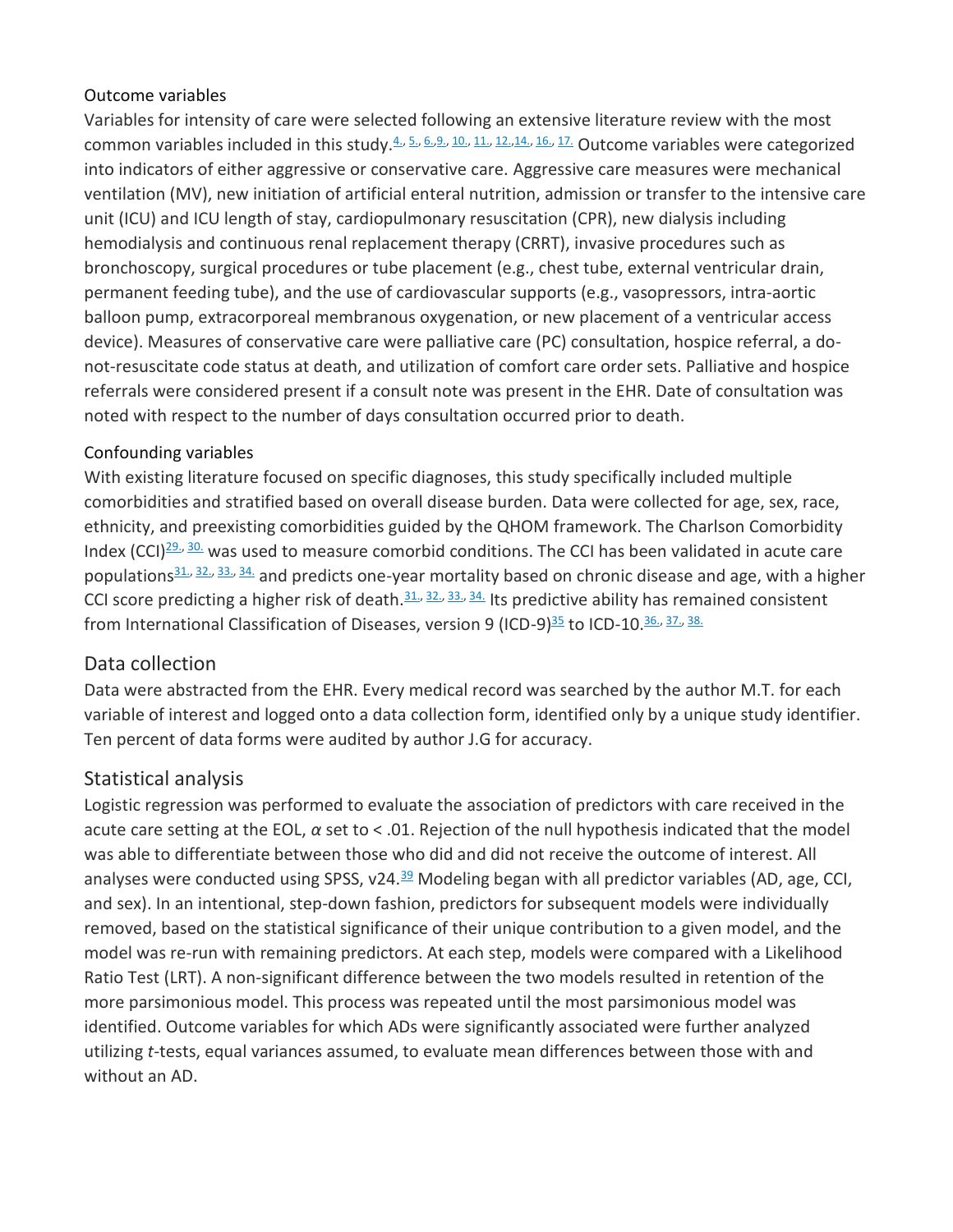Multiple regression was performed to evaluate the impact of predictor variables on the continuous outcome variable, total ICU LOS, for the subgroup of patients who received ICU care (*n* = 426). Utilizing a step-down approach, predictors were removed based on the statistical significance of their unique contribution to a given model. *F* ratio tests were used to compare models, and the most parsimonious model, without a significant *F* ratio change, was retained. For both logistic and multiple regression analyses, the AD predictor (variable of interest) was never removed from any model, regardless of statistical significance.

Race and ethnicity were excluded as predictors due to an overrepresentation of Caucasians (78.8%) and underrepresentation of all other groups in the sample population relative to the local demographics of the general population. $40$  Additionally, 3.6% of subjects were identified as "unknown" for race and ethnicity. The standardized residuals of CCI, removing the effect of age, served as the CCI variable in all analyses thus eliminating the correlation between age and CCI that was present in preliminary analyses. Finally, descriptive analyses indicated that patients who received extracorporeal membranous oxygenation, intra-aortic balloon pump, or new placement of a ventricular access device therapies were captured within the variable, vasopressors. Analyses of those therapies were subsequently excluded. Probabilities for differences in outcomes associated with ADs are reported regardless of the statistical significance of the AD predictor in the model to report all associations identified between ADs and care delivered.

#### Ethical considerations

This study was approved by all required institutional review boards and compliance offices.

## Results

Nine hundred fifty-nine patients met inclusion criteria of which 496 cases were selected, using computerized randomization, for data collection and analysis. Demographic characteristics, descriptive statistics of comorbidities, and outcome variables are presented in  $Tables 1$  and [2.](https://www.sciencedirect.com/science/article/pii/S0147956319304844?via%3Dihub#tbl0002) The variance explained by each overall model is reported [\(Fig. 2\)](https://www.sciencedirect.com/science/article/pii/S0147956319304844?via%3Dihub#fig0002) using Nagelkerke's pseudo-R<sup>[2](https://www.sciencedirect.com/science/article/pii/S0147956319304844?via%3Dihub#bib0002)</sup> (R<sub>Pseudo</sub><sup>2</sup>). Table [3,](https://www.sciencedirect.com/science/article/pii/S0147956319304844?via%3Dihub#tbl0003) [Table 4,](https://www.sciencedirect.com/science/article/pii/S0147956319304844?via%3Dihub#tbl0004) [Table 5,](https://www.sciencedirect.com/science/article/pii/S0147956319304844?via%3Dihub#tbl0005) [Table 6](https://www.sciencedirect.com/science/article/pii/S0147956319304844?via%3Dihub#tbl0006) summarize all regression models and model comparisons, including *χ* 2 , *OR*, and *R<sub>Pseudo</sub>*<sup>2</sup>.

| <b>Characteristic</b> | Value        |
|-----------------------|--------------|
| Subjects, N (%)       | 496 (100)    |
| Women                 | 252 (48.8)   |
| Men                   | 254 (51.2)   |
| Age, M (SD) total     | 78.52 (8.58) |
| Women                 | 79.59 (8.44) |
| Men                   | 77.51 (8.61) |
| Marital status, n     |              |
| Married               | 222          |
| Single                | 69           |
| Widowed               | 139          |
| Divorced              | 37           |

Table 1. Demographic characteristics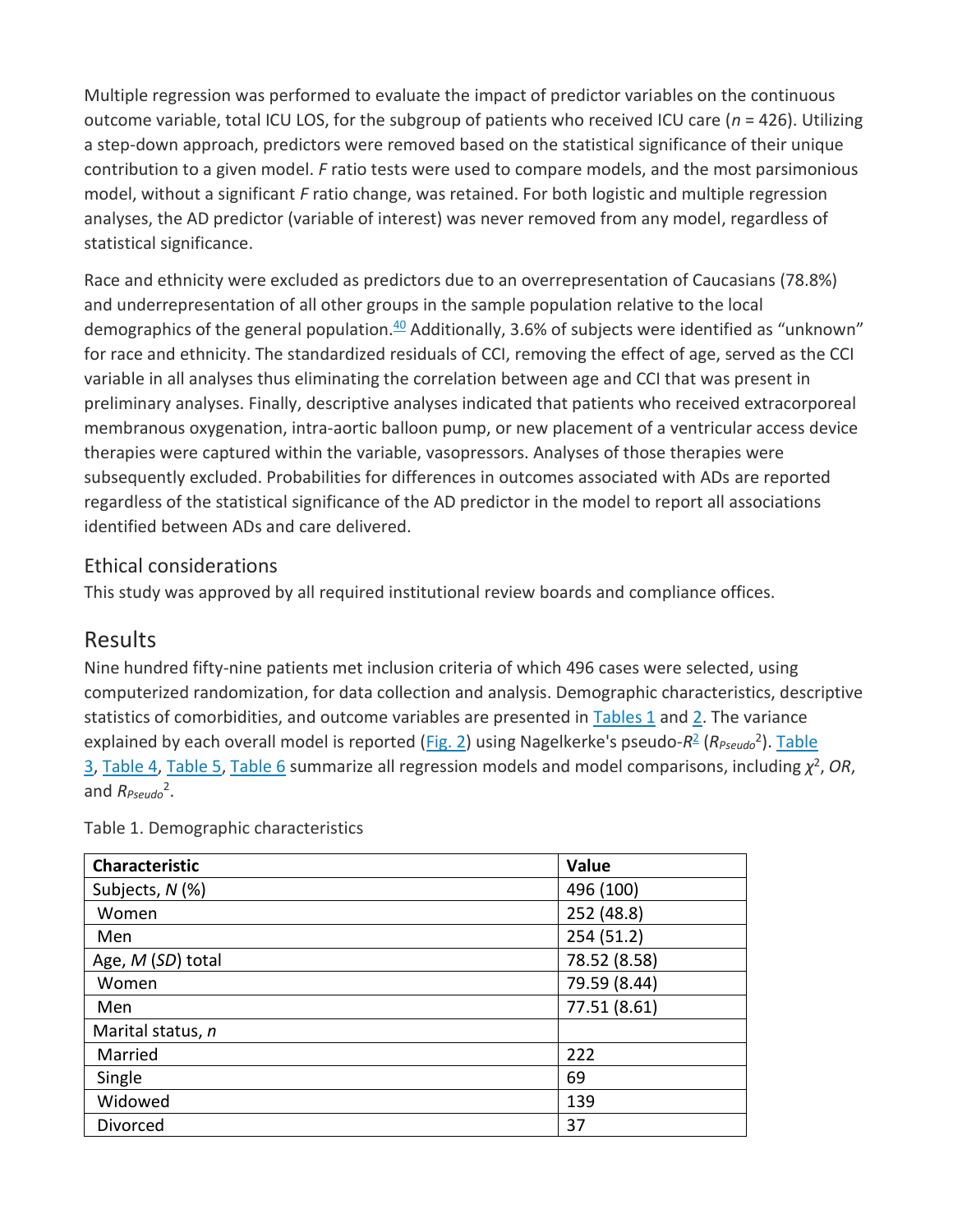| Legally separated                 | 6            |
|-----------------------------------|--------------|
| Significant other                 | 1            |
| Unknown                           | 22           |
| Race, n                           |              |
| White or caucasian                | 391          |
| <b>Black or African American</b>  | 67           |
| Hispanic                          | 11           |
| Asian                             | 7            |
| American Indian or Alaska Native  | $\mathbf{1}$ |
| Other                             | $\mathbf{1}$ |
| Unknown                           | 18           |
| Ethnicity, n                      |              |
| Non-hispanic                      | 465          |
| Hispanic                          | 11           |
| Unknown                           | 20           |
| Advance directives on file, n (%) | 232 (46.8)   |
| women                             | 110 (43.7)   |
| men                               | 122 (48.0)   |
| Types of advance directives, n    |              |
| POA-HC                            | 181          |
| LW                                | 3            |
| POA-HC and LW                     | 42           |
| <b>State DNR</b>                  | 5            |
| SNF form                          | $\mathbf{1}$ |

POA-HC, Power of attorney for healthcare; LW, Living will.

DNR; Do Not Resuscitate; DNR, Do Not Resuscitate; SNF; Skilled Nursing Facility.

Table 2. Comorbidity burden and outcome variable distributions among participants

| <b>Characteristic</b>                     | <b>Value</b> |
|-------------------------------------------|--------------|
| Outcome variables, n (%)                  |              |
| <b>Dialysis</b>                           | 90(18.1)     |
| Invasive procedures                       | 208 (41.9)   |
| <b>Mechanical ventilation</b>             | 310 (62.5)   |
| Artificial enteral nutrition              | 156 (31.5)   |
| Cardiovascular support                    | 252 (50.8)   |
| Admission or transfer to ICU              | 427 (86.1)   |
| Comfort care order set                    | 296 (59.7)   |
| Cardiopulmonary resuscitation             | 105(21.2)    |
| Code status at death (DNR)                | 353 (71.2)   |
| Palliative care consultation              | 143 (28.8)   |
| Hospice referral                          | 143 (28.8)   |
| Comorbidity burden, n (any history of), n |              |
| Acute MI                                  | 56           |
| Cerebrovascular disease                   | 127          |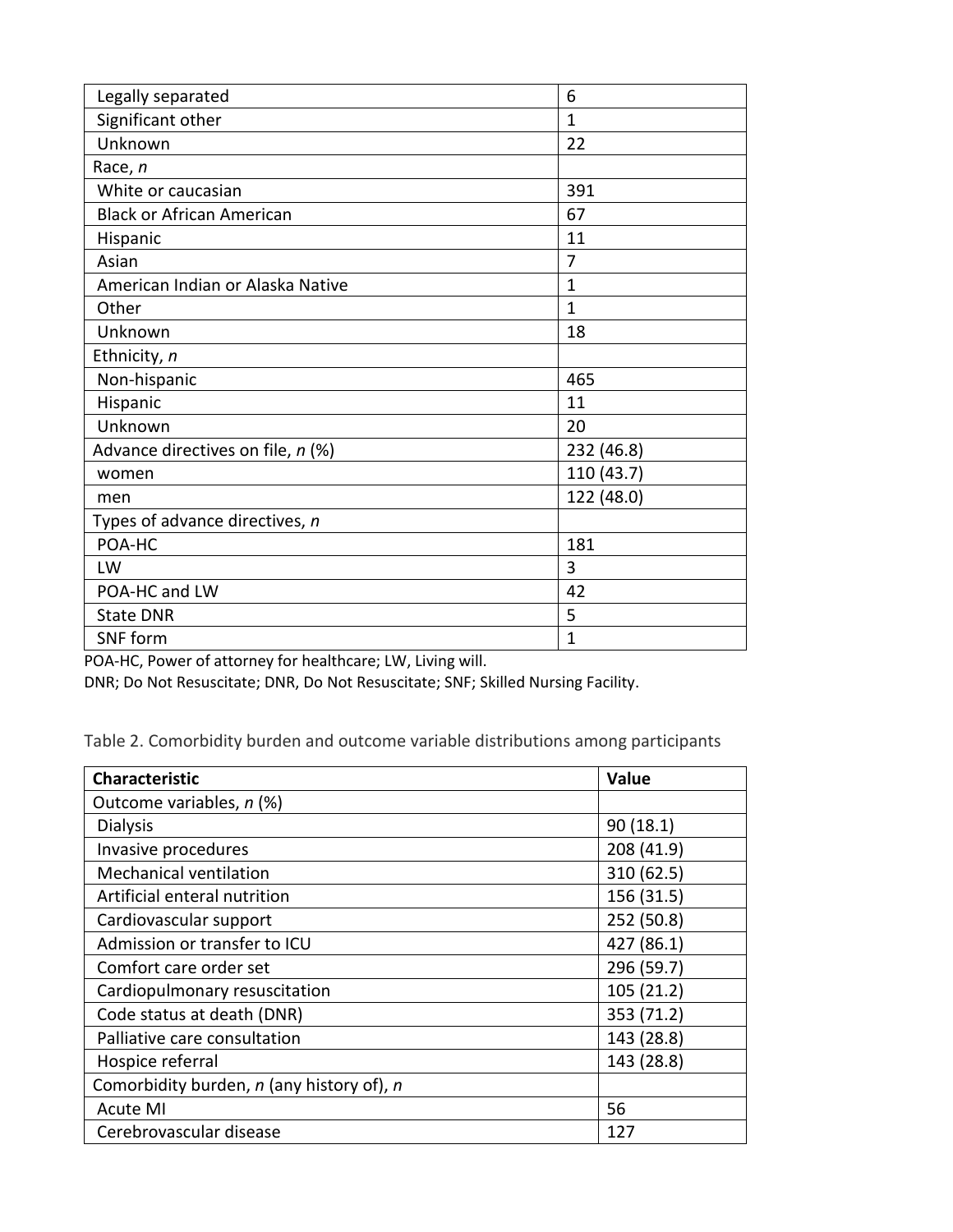| Chronic pulmonary disease        | 137 |
|----------------------------------|-----|
| Connective tissue disease        | 29  |
| Dementia                         | 71  |
| Heart failure                    | 166 |
| Mild liver disease               | 22  |
| Any non-metastatic malignancy    | 115 |
| Diabetes without complications   | 113 |
| Diabetes with complications      | 38  |
| Hemi- or paraplegia              | 26  |
| HIV/AIDS                         | 0   |
| Metastatic solid tumor           | 57  |
| Moderate or severe liver disease | 8   |
| Renal disease                    | 153 |
| Peptic ulcer disease             | 30  |
| Peripheral vascular disease      | 101 |



Fig. 2. Percentage of variance explained by each retained model for each outcome variable.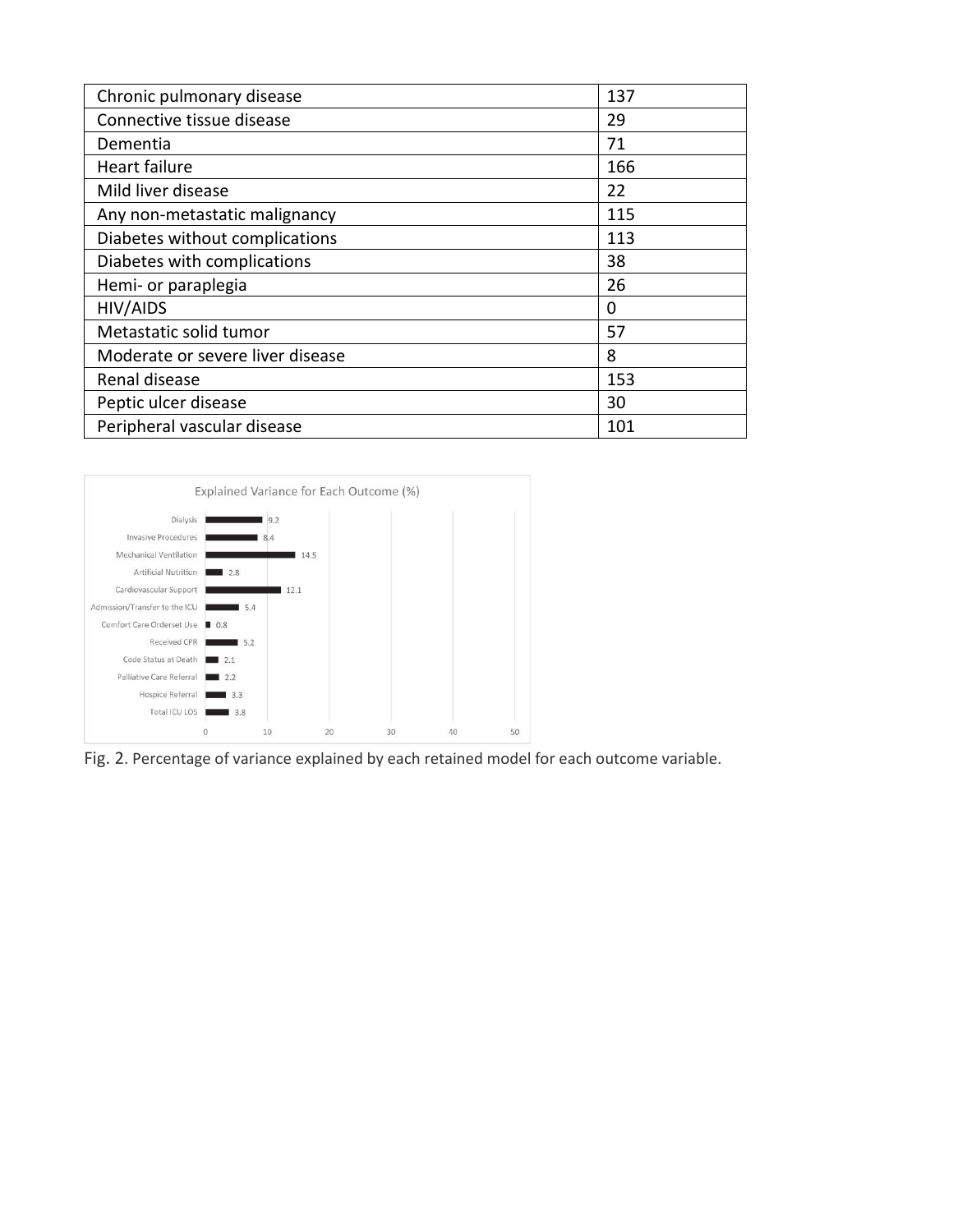| Outcome                       | Predictors        | $\boldsymbol{B}$ | <b>SE</b> | Wald    | df           | $\boldsymbol{P}$ | OR    | 95% CI         |
|-------------------------------|-------------------|------------------|-----------|---------|--------------|------------------|-------|----------------|
| <b>Dialysis</b>               |                   |                  |           |         |              |                  |       |                |
|                               | Advance directive | $-0.111$         | 0.243     | 0.208   | 1            | .648             | 0.895 | [0.556, 1.441] |
|                               | Age               | $-0.078$         | 0.016     | 24.532  | $\mathbf{1}$ | < .001           | 0.925 | [0.896, 0.954] |
|                               | (Intercept)       | $-1.596$         | 0.171     | 87.307  | $\mathbf{1}$ | < .001           | 0.203 |                |
| Invasive procedures           |                   |                  |           |         |              |                  |       |                |
|                               | Advance directive | $-0.294$         | 0.189     | 2.420   | $\mathbf{1}$ | .120             | 0.745 | [0.514, 1.080] |
|                               | Age               | $-0.058$         | 0.011     | 26.056  | $\mathbf{1}$ | < .001           | 0.943 | [0.923, 0.965] |
|                               | (Intercept)       | $-0.213$         | 0.128     | 2.770   | 1            | .096             | 0.809 |                |
| <b>Mechanical ventilation</b> |                   |                  |           |         |              |                  |       |                |
|                               | Advance directive | $-0.477$         | 0.200     | 5.704   | 1            | .017             | 0.620 | [0.419, 0.918] |
|                               | Age               | $-0.070$         | 0.012     | 34.610  | $\mathbf{1}$ | < .001           | 0.932 | [0.911, 0.954] |
|                               | CCI               | $-0.268$         | 0.100     | 7.119   | $\mathbf{1}$ | .008             | 0.765 | [0.628, 0.931] |
|                               | (Intercept)       | 0.795            | 0.140     | 32.157  | $\mathbf{1}$ | < .001           | 2.214 |                |
| Artificial nutrition          |                   |                  |           |         |              |                  |       |                |
|                               | Advance directive | 0.028            | 0.197     | 0.020   | $\mathbf{1}$ | .889             | 1.028 | [0.699, 1.512] |
|                               | Age               | $-0.036$         | 0.012     | 9.648   | $\mathbf{1}$ | .002             | 0.964 | [0.942, 0.987] |
|                               | (Intercept)       | $-0.810$         | 0.135     | 35.994  | $\mathbf{1}$ | < .001           | 0.445 |                |
| Cardiovascular support        |                   |                  |           |         |              |                  |       |                |
|                               | Advance directive | $-0.288$         | 0.189     | 2.311   | $\mathbf{1}$ | .128             | 0.750 | [0.517, 1.087] |
|                               | Age               | $-0.072$         | 0.011     | 39.373  | $\mathbf{1}$ | < .001           | 0.930 | [0.910, 0.952] |
|                               | (Intercept)       | 0.166            | 0.129     | 1.645   | 1            | .200             | 1.180 |                |
| Admission or transfer to ICU  |                   |                  |           |         |              |                  |       |                |
|                               | Advance directive | $-0.436$         | 0.267     | 2.673   | 1            | .102             | 0.647 | [0.383, 1.091] |
|                               | Age               | $-0.051$         | 0.016     | 10.820  | $\mathbf{1}$ | .001             | 0.950 | [0.922, 0.980] |
|                               | (Intercept)       | 2.119            | 0.201     | 111.361 | $\mathbf{1}$ | < .001           | 8.326 |                |
| Comfort care orderset use     |                   |                  |           |         |              |                  |       |                |
|                               | Advance directive | 0.323            | 0.184     | 3.061   | $\mathbf{1}$ | .080             | 1.381 | [0.962, 1.983] |
|                               | (Intercept)       | 0.244            | 0.124     | 3.860   | $\mathbf{1}$ | .049             | 1.276 |                |
| <b>Received CPR</b>           |                   |                  |           |         |              |                  |       |                |
|                               | Advance directive | $-0.544$         | 0.231     | 5.559   | $\mathbf{1}$ | .018             | 0.581 | [0.370, 0.912] |
|                               | Age               | $-0.042$         | 0.014     | 9.161   | $\mathbf{1}$ | .002             | 0.959 | [0.934, 0.985] |
|                               | (Intercept)       | $-1.123$         | 0.146     | 59.540  | $\mathbf{1}$ | < .001           | 0.325 |                |
| Code status at death          |                   |                  |           |         |              |                  |       |                |

Table 3. Logistic regression models of intensity of care outcome variables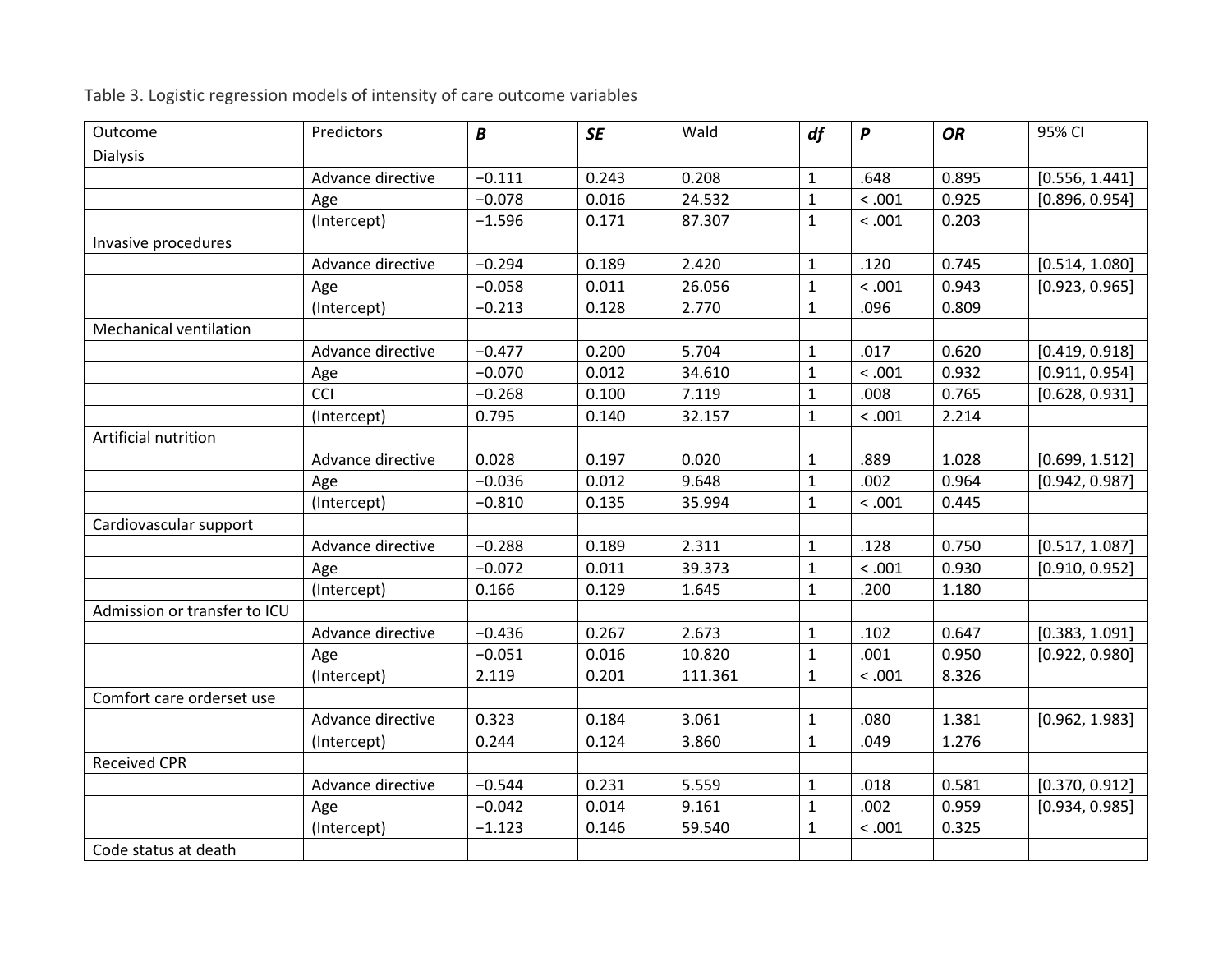|                         | Advance directive | $-0.692$ | 0.309 | 5.001   | .025    | 0.501 | [0.273, 0.918] |
|-------------------------|-------------------|----------|-------|---------|---------|-------|----------------|
|                         | (Intercept)       | $-1.846$ | 0.179 | 105.929 | < .001  | 0.158 |                |
| Palliative care consult |                   |          |       |         |         |       |                |
|                         | Advance directive | 0.558    | 0.200 | 7.783   | .005    | 1.748 | [1.181, 2.587] |
|                         | (Intercept)       | $-1.181$ | 0.145 | 66.182  | < 0.001 | 0.307 |                |
| Hospice referral        |                   |          |       |         |         |       |                |
|                         | Advance directive | 0.679    | 0.201 | 11.389  | .001    | 1.972 | [1.329, 2.925] |
|                         | (Intercept)       | $-1.245$ | 0.148 | 71.067  | < .001  | 0.288 |                |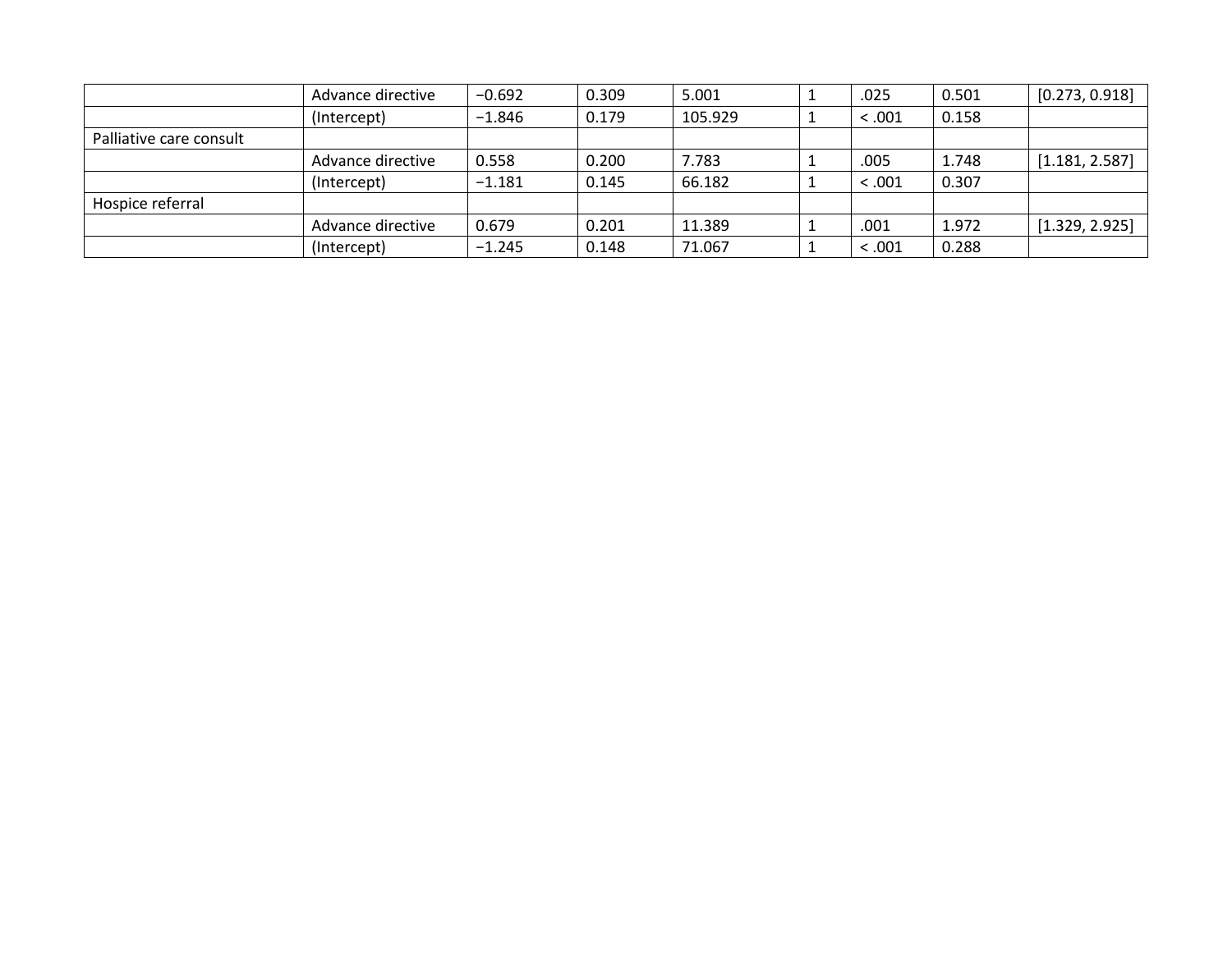Table 4. Multiple regression model for total ICU length of stay outcome variable

|                  | <b>Predictors</b> | b              | SE b  |          |          | D      | 95% CI            |
|------------------|-------------------|----------------|-------|----------|----------|--------|-------------------|
| <b>Total ICU</b> | (Intercept)       | 4.802<br>0.426 |       |          | 11.283   |        | [3.965, 5.638]    |
| <b>LOS</b>       |                   |                |       |          |          |        |                   |
|                  | Advance directive | 0.114          | 0.626 | 0.009    | 0.182    | .856   | $[-1.116, 1.344]$ |
|                  | Age               | $-0.148$       | 0.036 | $-0.195$ | $-4.078$ | < .001 | $[-0.220,$        |
|                  |                   |                |       |          |          |        | $-0.077$ ]        |

ICU, Intensive Care Unit; LOS, Length of Stay.

Table 5. Logistic regression likelihood ratio test

| <b>Model</b>                  | $\chi^2$ (df) | $p_{model}$ | Δχ <sup>2</sup> (Δdf) | <i><b>Pdifference</b></i> |
|-------------------------------|---------------|-------------|-----------------------|---------------------------|
| <b>Dialysis</b>               |               |             |                       |                           |
| 1 (all predictors)            | 35.206 (4)    | $<.001$     |                       |                           |
| 2 (removed sex)               | 35.047 (3)    | < .001      | 0.159(1)              | .6901                     |
| 3*** (removed sex + CCI)      | 28.855(2)     | < .001      | 6.192(1)              | .0128                     |
| 4 (removed sex + CCI + age)   | 0.919(1)      | .338        | 27.936(1)             | < .00001                  |
| Invasive procedures           |               |             |                       |                           |
| 1 (all predictors)            | 34.939 (4)    | < .001      |                       |                           |
| 2 (removed sex)               | 34.897 (3)    | < .001      | 0.042(1)              | .8376                     |
| 3*** (removed sex + CCI)      | 31.912 (2)    | < .001      | 2.985(1)              | .0840                     |
| 4 (removed sex + CCI + age)   | 4.252(1)      | .039        | 27.66(1)              | < .00001                  |
| <b>Mechanical ventilation</b> |               |             |                       |                           |
| 1 (all predictors)            | 56.155(4)     | < .001      |                       |                           |
| 2*** (removed sex)            | 55.634(3)     | < .001      | 0.521(1)              | .4704                     |
| 3 (removed sex + CCI)         | 48.453 (2)    | < .001      | 7.181(1)              | .0074                     |
| 4 (removed sex + CCI + age)   | 12.496(1)     | < .001      | 43.138 (2)            | < .00001                  |
| Artificial nutrition          |               |             |                       |                           |
| 1 (all predictors)            | 10.609(4)     | .031        |                       |                           |
| 2 (removed sex)               | 10.609(3)     | .014        | 0(1)                  | $\mathbf{1}$              |
| 3*** (removed sex + CCI)      | 9.979(2)      | .007        | 0.63(1)               | .4274                     |
| 4 (removed sex + CCI + age)   | 0.035(1)      | .851        | 9.944(1)              | .0016                     |
| CV support                    |               |             |                       |                           |
| 1 (all predictors)            | 48.470 (4)    | < .001      |                       |                           |
| 2 (removed sex)               | 48.191 (3)    | < .001      | 0.279(1)              | .5974                     |
| $3***$ (removed sex + CCI)    | 47.315 (2)    | < .001      | 0.876(1)              | .3493                     |
| 4 (removed sex + CCI + age)   | 4.573(1)      | .032        | 42.742 (1)            | < .00001                  |
| Admit/Transfer to the ICU     |               |             |                       |                           |
| 1 (all predictors)            | 18.645(4)     | .001        |                       |                           |
| 2 (removed sex)               | 18.359(3)     | < .001      | 0.286(1)              | .5928                     |
| 3*** (removed sex + CCI)      | 15.197(2)     | .001        | 3.162(1)              | .0754                     |
| 4 (removed sex + CCI + age)   | 4.033(1)      | .045        | 11.164(1)             | .0008                     |
| Comfort care orderset         |               |             |                       |                           |
| 1 (all predictors)            | 5.182(4)      | .269        |                       |                           |
| 2 (removed age)               | 5.134(3)      | .162        | 0.048(1)              | .8266                     |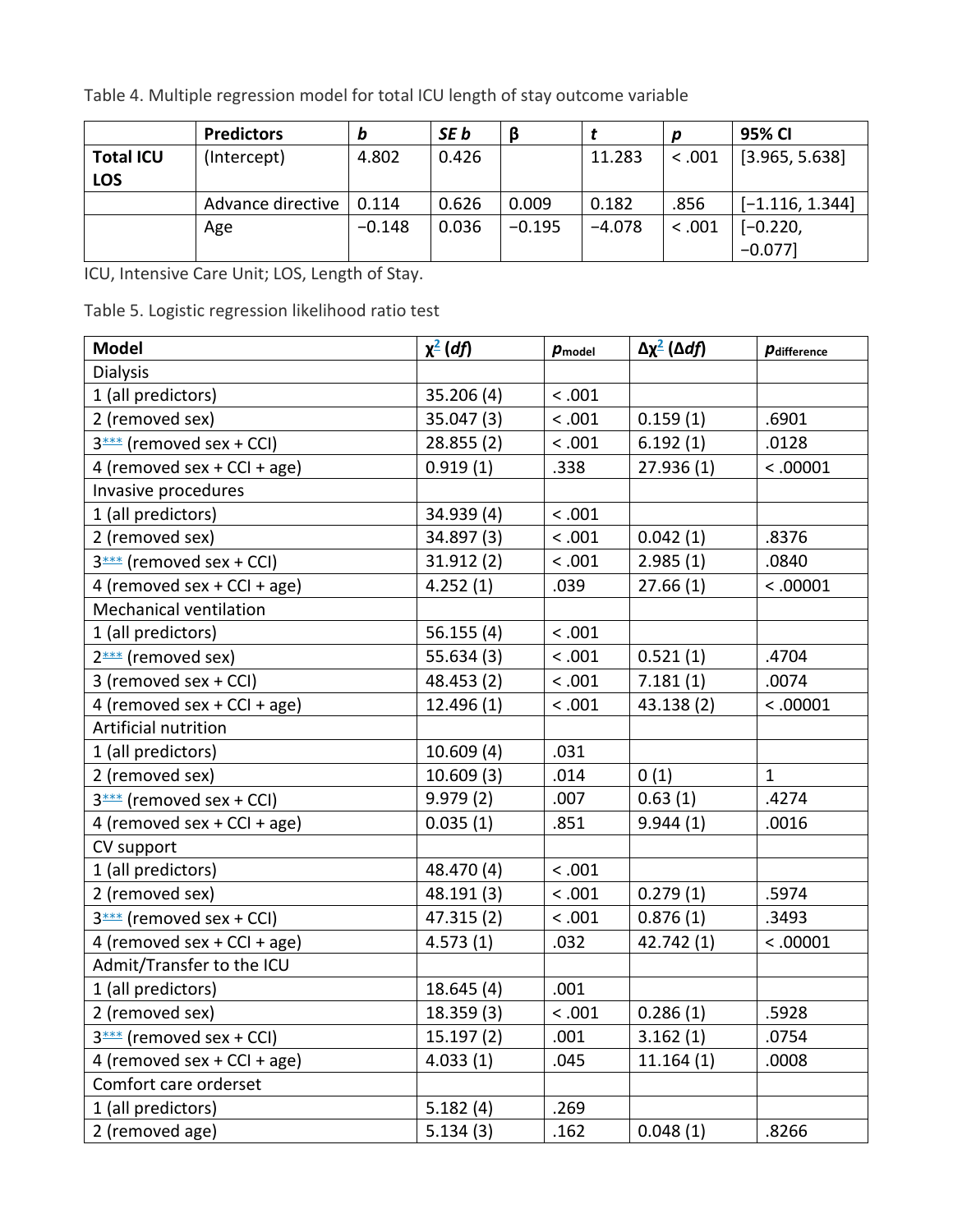| 3 (removed age + sex)            | 4.784(2)   | .091   | 0.35(1)  | .5541 |
|----------------------------------|------------|--------|----------|-------|
| $4***$ (removed age + sex + CCI) | 3.076(1)   | .079   | 1.708(1) | .1912 |
| <b>Received CPR</b>              |            |        |          |       |
| 1 (all predictors)               | 17.472 (4) | .002   |          |       |
| 2 (removed CCI)                  | 17.470 (3) | .001   | 0.002(1) | .9643 |
| $3***$ (removed CCI + sex)       | 16.792(2)  | < .001 | 0.678(1) | .4103 |
| 4 (removed CCI + sex + age)      | 7.227(1)   | .007   | 9.565(1) | .0020 |
| Code status at time of death     |            |        |          |       |
| 1 (all predictors)               | 9.484(4)   | .050   |          |       |
| 2 (removed sex)                  | 9.455(3)   | .024   | 0.029(1) | .8648 |
| 3 (removed sex + CCI)            | 8.936(2)   | .011   | 0.519(1) | .4713 |
| $4***$ (removed sex + CCI + age) | 5.281(1)   | .022   | 3.655(1) | .0559 |
| Received PC consult              |            |        |          |       |
| 1 (all predictors)               | 11.386(4)  | .023   |          |       |
| 2 (removed age)                  | 11.381(3)  | .010   | 0.005(1) | .9436 |
| 3 (removed age + sex)            | 11.162(2)  | .004   | 0.219(1) | .6398 |
| $4***$ (removed age + sex + CCI) | 7.860(1)   | .005   | 3.302(1) | .0692 |
| Received hospice consult         |            |        |          |       |
| 1 (all predictors)               | 13.039(4)  | .011   |          |       |
| 2 (removed sex)                  | 13.020(3)  | .005   | 0.019(1) | .8904 |
| 3 (removed sex + CCI)            | 13.002(2)  | .002   | 0.018(1) | .8933 |
| $4***$ (removed sex + CCI + age) | 11.572(1)  | .001   | 1.43(1)  | .2318 |

 $\chi^2$ , chi square; *df*, degrees of freedom;  $p_{model}$ , significance of the individual model; Δχ<sup>2</sup>, change in chi square between models;  $\Delta df$ , change in degrees of freedom between models;  $p_{\text{difference}}$ , significance of the  $\Delta \chi^2$ . ⁎⁎⁎ retained model.

Table 6. Multiple regression model summary

| <b>Model</b><br>summary <sup>e</sup> |                   |       |                |           |                      |        |     |     |                  |                   |
|--------------------------------------|-------------------|-------|----------------|-----------|----------------------|--------|-----|-----|------------------|-------------------|
| <b>Model</b>                         | R                 | $R^2$ | Adjusted $R^2$ | <b>SE</b> | Change<br>statistics |        |     |     |                  | Durbin-<br>Watson |
|                                      |                   |       |                |           | $\Delta R^2$         | ΔF     | df1 | df2 | $\boldsymbol{p}$ |                   |
|                                      | .199ª             | 0.040 | 0.031          | 6.417     | 0.040                | 4.369  | 4   | 422 | .002             |                   |
| $\overline{2}$                       | .199 <sup>b</sup> | 0.040 | 0.033          | 6.411     | 0.000                | 0.096  | 1   | 422 | .757             |                   |
| $3***$                               | .195 <sup>c</sup> | 0.038 | 0.033          | 6.408     | $-0.002$             | 0.724  | 1   | 423 | .395             |                   |
| 4                                    | .013 <sup>d</sup> | 0.000 | $-0.002$       | 6.525     | $-0.038$             | 16.627 | 1   | 424 | $\prec$          | 2.058             |
|                                      |                   |       |                |           |                      |        |     |     | .001             |                   |

a Predictors: Sex, CCI, Age, Advance Directive.

b Predictors: CCI, Age, Advance Directive.

c Predictors: Age, Advance Directive.

d Predictors: Advance Directive.

Dependent Variable: Total ICU Length of Stay.

⁎⁎⁎ retained model.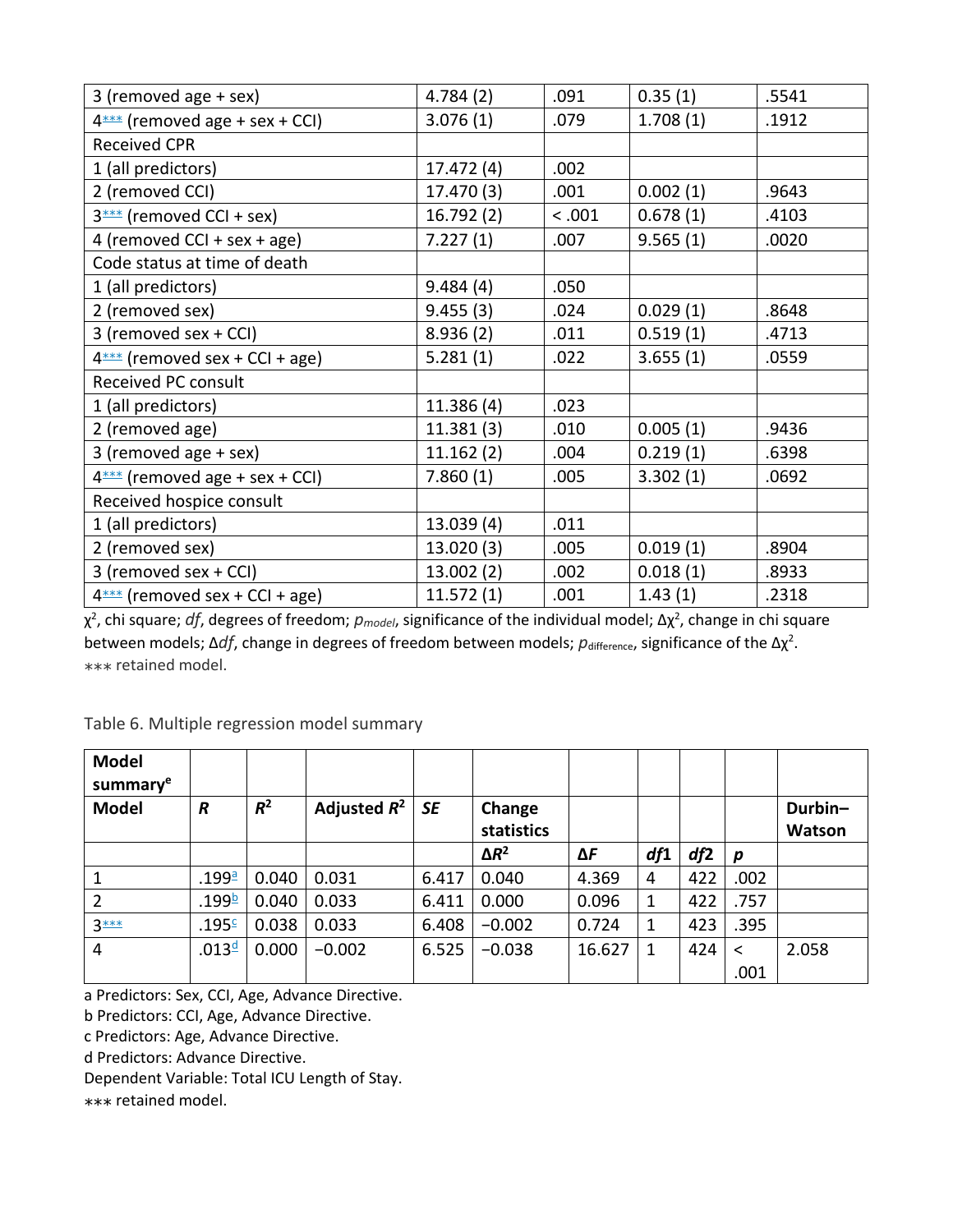#### Advance directives

Two hundred and thirty-two decedents (46.8%) had some form of AD present within their medical record within the first 24 h of admission [\(Table 1\)](https://www.sciencedirect.com/science/article/pii/S0147956319304844?via%3Dihub#tbl0001). Various types of ADs were identified. The overwhelming majority of ADs were power of attorney for healthcare (POA-HC) documents, *n* = 181, as compared to living wills (LW), *n* = 3. An additional *n* = 42 individuals had both a POA-HC and a LW. POA-HC and LW documents were State of Wisconsin templates. Those with both a POA-HC and a LW had either formal state templates, the Five Wishes document, or a standardized form for Jehovah's Witnesses.

#### Indicators of aggressive care

Advance directives were not associated with receiving new dialysis, undergoing invasive procedures, receiving MV, artificial nutrition, CV supports, ICU care, ICU length of stay, or receiving CPR. Models containing AD and age were able to differentiate between those who did and did not receive new dialysis (*p* < .001), invasive procedures (*p* < .001), artificial nutrition (*p* = .007), CV supports (*p* < .001), ICU care (*p* = .001), or CPR (*p* < .001), where only age made a significant contribution to each model [\(Table 3\)](https://www.sciencedirect.com/science/article/pii/S0147956319304844?via%3Dihub#tbl0003). For each one year older, the likelihood of receiving new dialysis, undergoing invasive procedures, receiving artificial nutrition, CV supports, ICU care, or CPR decreased by 7.5%, 5.7%, 3.6%, 7%, 5%, and 4.1%, respectively. The model containing AD, age, and CCI was able to differentiate between those who did and did not receive MV (*p* < .001), where both age (*p* < .001) and CCI (*p* < .001) made significant contributions. With all other variables held constant, both age and comorbidity burden decreased the likelihood of receiving MV, 6.8% and 23.5%, respectively. For the subgroup of individuals who received ICU care (*n* = 426), the predictors age and AD contributed to the most parsimonious model for ICU LOS (*p* < .001); however, only age made a significant contribution (*p* < .001). Total ICU LOS was 0.11 days longer for those patients with an AD (*p* = .856). Older patients had shorter lengths of stay—each year older was associated with a decreased LOS by 0.15 days  $(p < .001)$ .

#### Indicators of conservative care

No predictors made meaningful contributions to modeling for either comfort care order sets (*p* = .79) or code status (*p*  = .22) ([Table 3\)](https://www.sciencedirect.com/science/article/pii/S0147956319304844?via%3Dihub#tbl0003). While patients with ADs were half as likely to be a full code, this was not statistically significant (*p* = .025).

Advance directives were associated with referrals to both PC (*p* = .005) and hospice (*p* = .001). An AD was associated with an increased likelihood of referral (74.8% and 97.2%, respectively). Additional analyses were performed to describe the mean difference in the number of days before death of PC and hospice referrals by AD presence. There was no mean difference between the presence (*n* = 80, *M* = 4.39, *s* = 5.328) or absence (*n* = 62, *M* = 3.79, *s* = 6.135) of an AD and the number of days prior to death that palliative care was consulted (*p* = .536). Similarly, there was no mean difference between the presence (*n* = 85, *M* = 3.32, *s* = 3.364) or absence (*n* = 59, *M* = 3.46, *s* = 6.516) of an AD and the number of days prior to death of hospice referral (*p* = .866).

# **Discussion**

The purpose of this study was to evaluate the relationship between the presence of ADs in the EHR and the intensity of care received by older adults in the acute care setting at the EOL. Indicators of both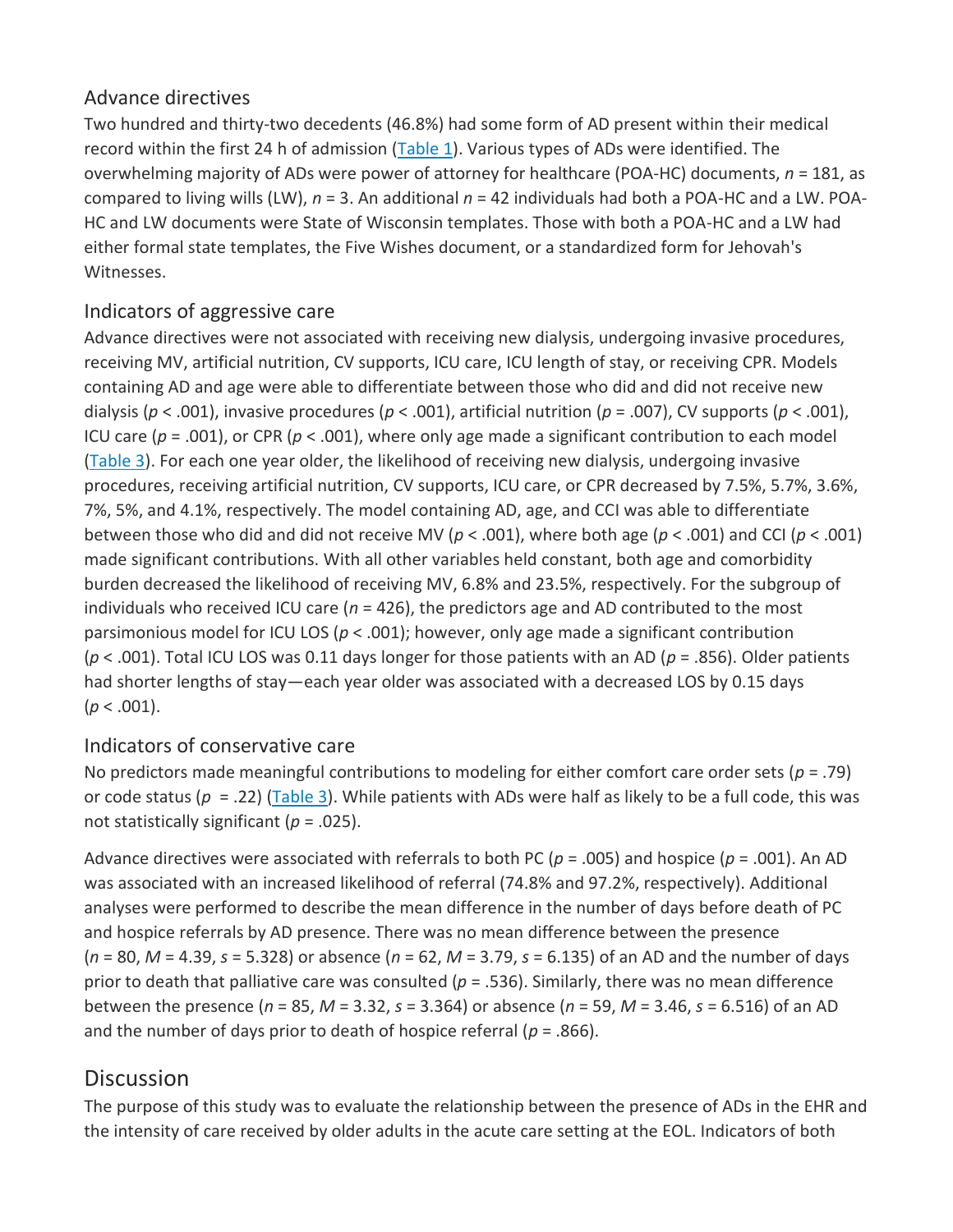aggressive and conservative care were studied. Advance directives were not independently associated with receipt of aggressive care at EOL; however, ADs were associated with increased referrals to palliative care and hospice. Despite increased referrals, ADs were not associated with early initiation of these services.

Echoing other studies,  $2, 17, 41$  any effect ADs exerted toward aggressive treatment was influenced by age, and in the case of MV, by comorbidity burden. This is not, per se, an indication that ADs are ineffective. While an AD was not an independent predictor in any model, when holding other predictor variables constant, individuals with an AD were less likely to receive ICU care, new dialysis, invasive procedures, MV, CV supports, and CPR. This suggests that ADs have a role in reducing aggressive care, but that more can be done to optimize these benefits to make a meaningful impact on EOL care.

Preferences may not be documented in ADs with enough detail to guide care at the EOL. Legislation through the Patient Self Determination Act has focused on increasing AD documentation via mandates to acute care facilities. $42$  However, if care decisions are more impacted by patient factors than by ADs, perhaps efforts should focus on increasing ACP interventions in conjunction with AD completion as ACP communication has been found to decrease aggressive care $4.5.$  $4.5.$  in a way that promotes QOL at the EOL.<sup>[6](https://www.sciencedirect.com/science/article/pii/S0147956319304844?via%3Dihub#bib0006)</sup> Linking ACP conversations with AD completion may be necessary to improve the effectiveness of ADs to promote congruent care and decrease potentially unwanted aggressive care.

The unique influence of ADs was only present for PC consults and hospice referrals; however, the effect sizes were small, potentially related to the smaller number of patients who received these referrals ( $n = 143$  $n = 143$ ). While the benefit of these services has been previously described,  $43$  the current study emphasizes that simply demonstrating an increased number of consultations and referrals is not enough. Aggressive care was not significantly reduced in the sample overall, and referrals to both PC and hospice were late, regardless of AD status. The benefits of early palliative and hospice referrals $44.$ ,  $45.$  are overlooked by providers, who may perceive the initiation of these services as failure. $46.$ ,  $47.$  Palliative care is an underutilized service that, when integrated within the acute care setting, reduces costs and more importantly, improves the dying process. $48.$ ,  $49.$  Additionally, hospice referral more than three days before death is associated with higher quality of death.  $18.50$ . Changing the culture within healthcare that tends to avoid these services is a major undertaking but a necessary step toward improving EOL care. $\frac{19}{12}$  $\frac{19}{12}$  $\frac{19}{12}$ 

No model explained more than 14.5% of the variance in any outcome variable, and half of the models explained 5% or less. Retrospective studies, by their nature, are incapable of capturing the context in which EOL decision-making occurs in addition to other influences, such as severity of illness, socioeconomic factors, cultural values and beliefs, support systems, and SDM selection. In situations where SDMs must make difficult decisions, known patient preferences and values can often be at odds with SDMs' own needs and desires to avoid perceived responsibility for a loved one's death.<sup>[51](https://www.sciencedirect.com/science/article/pii/S0147956319304844?via%3Dihub#bib0051)</sup> The inability of surrogates to separate their own interests from those of patients may play a role in decisions made at the EOL, which suggests while documentation of patient preferences is important, communication of those preferences to SDMs and loved ones is essential. These scenarios further emphasize the need of support from PC teams and medical recommendations of providers in navigating goals of care discussions. Future prospective studies are needed to capture these contextual factors.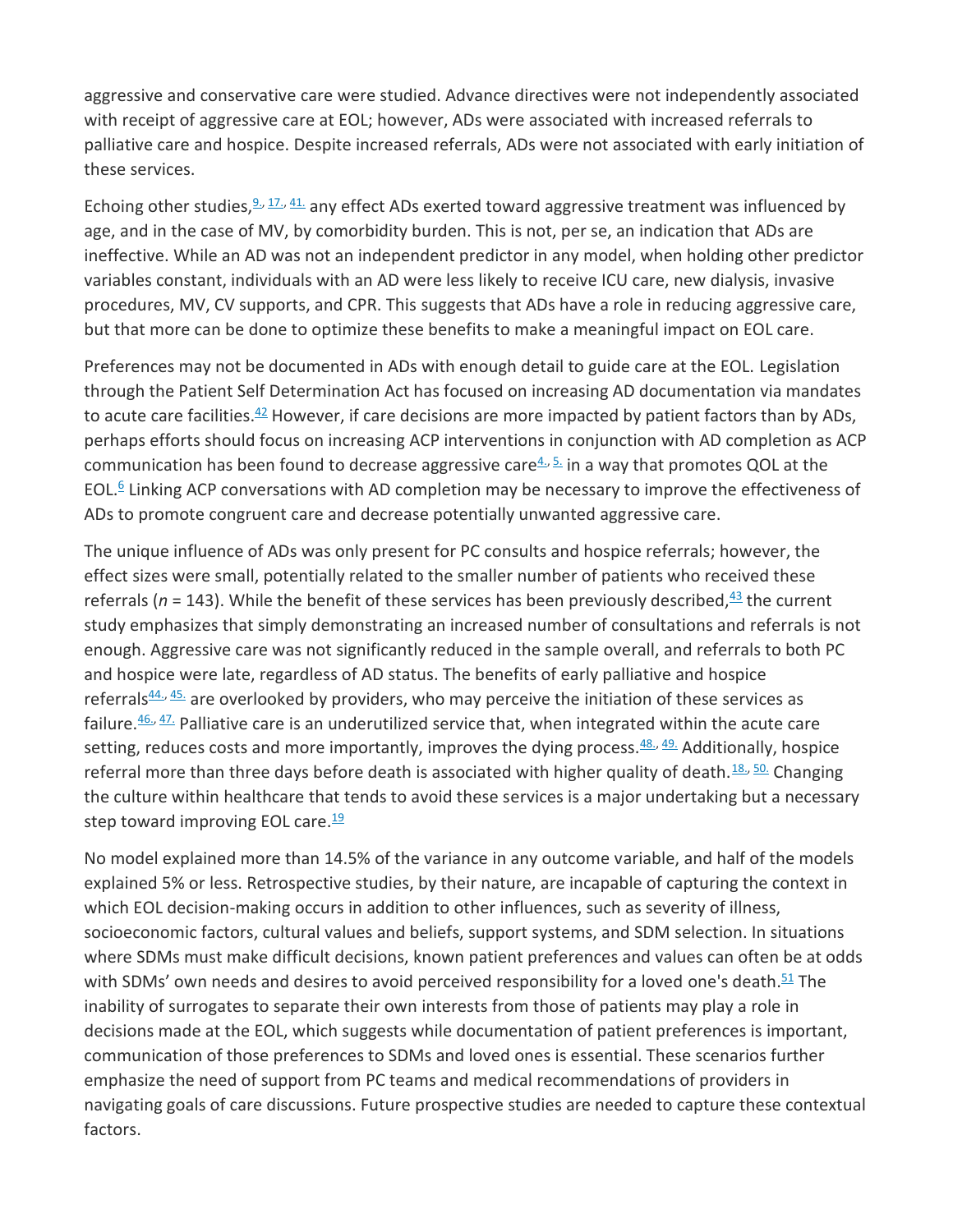The proportion of patients in the current study with an AD (46.8%) is consistent with previous studies utilizing objective data from the EHR as opposed to a proxy report of AD presence.  $8.40$  Studies that obtain data from SDMs tend to be more optimistic regarding the effectiveness of ADs to both minimize aggressive care and promote care that is congruent with patient preferences.  $5.$ , 1[5.,](https://www.sciencedirect.com/science/article/pii/S0147956319304844?via%3Dihub#bib0005) [16.](https://www.sciencedirect.com/science/article/pii/S0147956319304844?via%3Dihub#bib0016) Poor awareness of these differences may encourage a false sense of security in documents that may not be effective in their current form. The failure to improve rates of AD completion over time provides further support for the need to reassess not only provider encouragement to complete such documents, but overall provider engagement in ACP to optimize patient QOL at the EOL.

Finally, it is important to note that of those patients who completed a single AD document, the overwhelming majority completed only a POA-HC. Of all decedents, fewer than 1 in 5 completed both a POA-HC and LW. Since a POA-HC is the document that identifies a designated SDM, it is plausible that the failure of ADs in this study to have an impact on aggressive care or timely referrals to PC and hospice was, in part, due to a focus on simply identifying a trusted SDM. While patients trust a designated SDM's ability to exercise substituted judgment, designees may not believe they truly know their loved one's preferences. $52$  In fact, even for patients with both a LW and POA-HC document, the designated SDM can override the LW document. This discordance lends support for the role of primary care and specialty providers in promoting ACP discussions that integrate both patients and their designated SDMs as well as encouraging AD documentation that provides a window into patients' values and preferences to guide future decision-making. Additionally, providers delivering care to hospitalized patients in the acute care setting should be aware of this potential inconsistency early and focus efforts on identifying patient values and preferences to prepare surrogates for their potential role in substituted judgment decision-making.

# **Implications**

The Centers for Medicare and Medicaid have recognized that financial incentives might motivate providers to more actively engage their patients in EOL discussions. $43$  With the recent changes from the Centers for Medicare and Medicaid, providers should consider an increased focus on ACP with patients. The current healthcare climate is increasingly focused on translational science, interprofessional education and collaboration to improve patient care. All healthcare providers, especially physicians, nurses, advanced practice providers, and social workers can work collaboratively to focus efforts on improving ACP and AD documentation. Future research should use an interdisciplinary focus when developing targeted interventional studies toward improving ACP and increasing the completion of meaningful ADs that are practical and applicable to bedside providers. Studying the impact of new EHR solutions that capture conversations and goals of care discussions in addition to AD documents may have relevance.

In addition to focusing on the process of AD completion, understanding better how providers utilize these documents requires further study. Are ADs routinely reviewed by physicians and advanced practice providers? Are documents reviewed only when a patient is incapacitated, or are they interwoven into the fabric of routine decision-making with decisional patients? Do providers encourage family members and SDMs to adhere to documented preferences or are they fearful of litigation if they fail to appease SDMs? And what of patient autonomy? Are these documents not the patient's autonomous wishes in the event they are not able to express their own preferences? The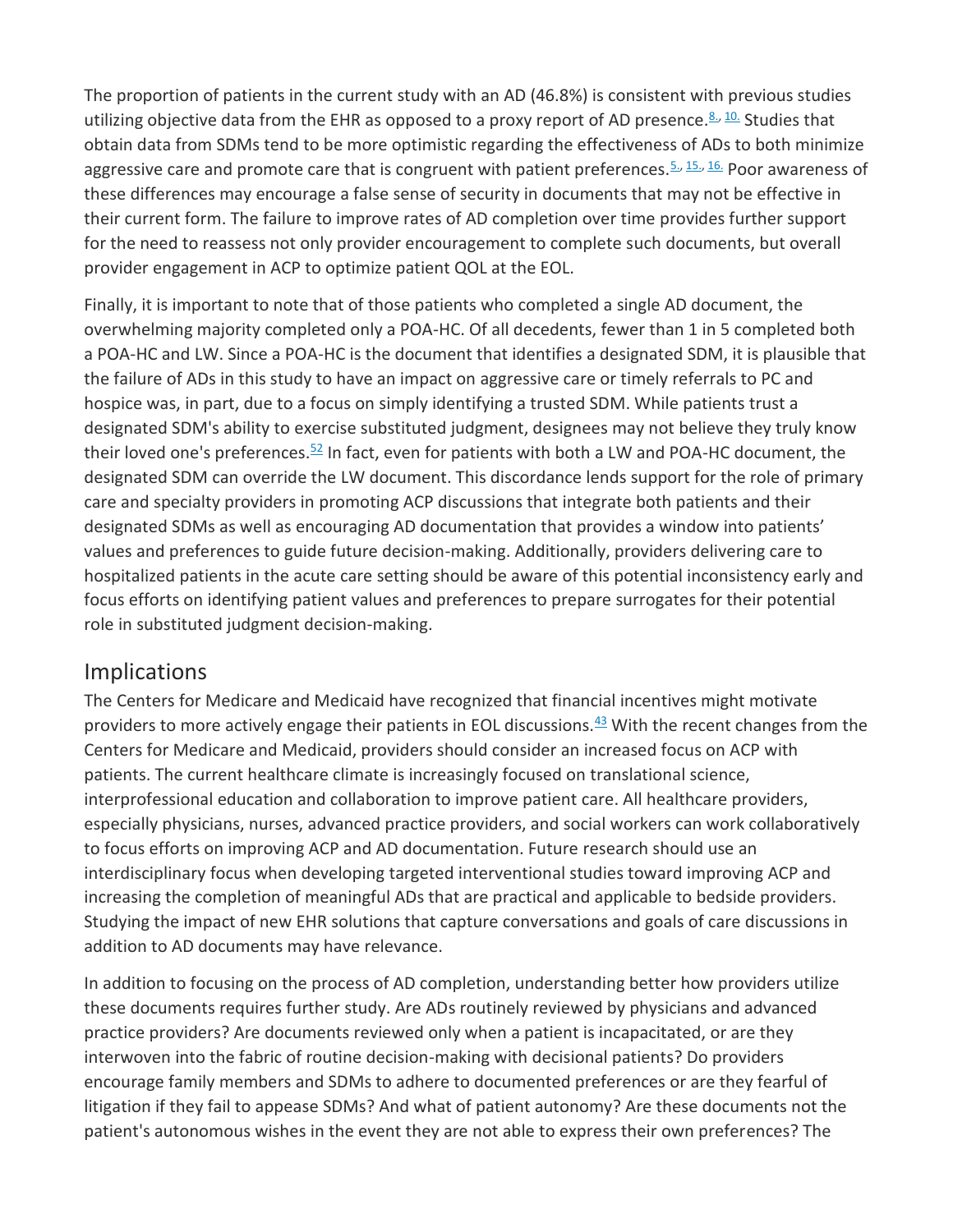SUPPORT study raised concerns regarding the specificity of AD documents as a barrier to their utility.<sup>[54](https://www.sciencedirect.com/science/article/pii/S0147956319304844?via%3Dihub#bib0054)</sup> Further research should ascertain if this remains the case – Are ADs crafted in a way that provides sufficient detail to truly direct care?

In demonstrating persistently low rates of AD documentation, this study provides additional evidence for the need to increase documentation of patient preferences. Lack of documentation leads to inadequately communicated preferences between patients and their families and increased decisional conflict. $53$  Providers have a responsibility to engage with patients and their families, who want to have EOL discussions.<sup>[54](https://www.sciencedirect.com/science/article/pii/S0147956319304844?via%3Dihub#bib0054)</sup> The trust that patients place in their providers<sup>[55.,](https://www.sciencedirect.com/science/article/pii/S0147956319304844?via%3Dihub#bib0055) 56</sup> creates opportunities for ACP conversations. Yet all too often, these do not occur $57.$ ,  $58.$  and when they do, patient preferences are not documented. If, as may have been in this study, the majority of people are simply identifying a designated SDM at the exclusion of documenting their values and preferences, efforts must focus on educating patients on the importance of detailing information to guide future decisions. Whether patients' ADs request limits in treatment or all interventions possible, providers are influenced by written preferences. $59$  More must be done in medical and nursing schools to prepare providers to engage in these difficult conversations with a sense of comfort and confidence.  $60.$ ,  $61.$ 

# Limitations

The exclusion of those who died in hospice may have limited the breadth of data retrieved for assessing the influences of ADs on EOL care decisions. This applies, as well, to the exclusion of those patients who died outside of the hospital, where extraneous variables that contributed to decisionmaking within the acute care setting may not have been captured.

Despite literature suggesting that older adults prefer comfort over life-sustaining treatment, decedents in this study may have preferred aggressive care. Surrogate decision-makers may have had this knowledge, which could explain the lack of association between the presence of an AD and decreased aggressive care. This study did not address the question of whether patients received the care that they preferred, but rather if simply having an AD, as encouraged through federal mandates, had any relationship with intensity of care received at the EOL. A prospective study would better ascertain this relationship. If more aggressive care is desired, these preferences should be documented within an AD, especially given that this study did confirm an association between increasing age and decreased aggressive care.

Patients who signed an AD document after admission were excluded under the assumption that care discussions did not occur until after admission. However, discussions, without formal documentation of preferences, may have occurred well in advance of hospitalization. Likewise, patients without an AD in the EHR were coded as not having an AD. The absence of an AD in the EHR does not in and of itself indicate that there is no AD document or that no ACP discussions have occurred. A prospective study to elicit the timing of discussions and preferences from patients and families could overcome these limitations and should be considered in future studies.

This study had no access to EHRs that were held by outside organizations. Patients categorized as having no AD may have had one filed within another healthcare system, and providers, at the time of the patient's care, may have had access to outside records that included an AD. Our retrospective study could not track if ADs were accessed in this manner.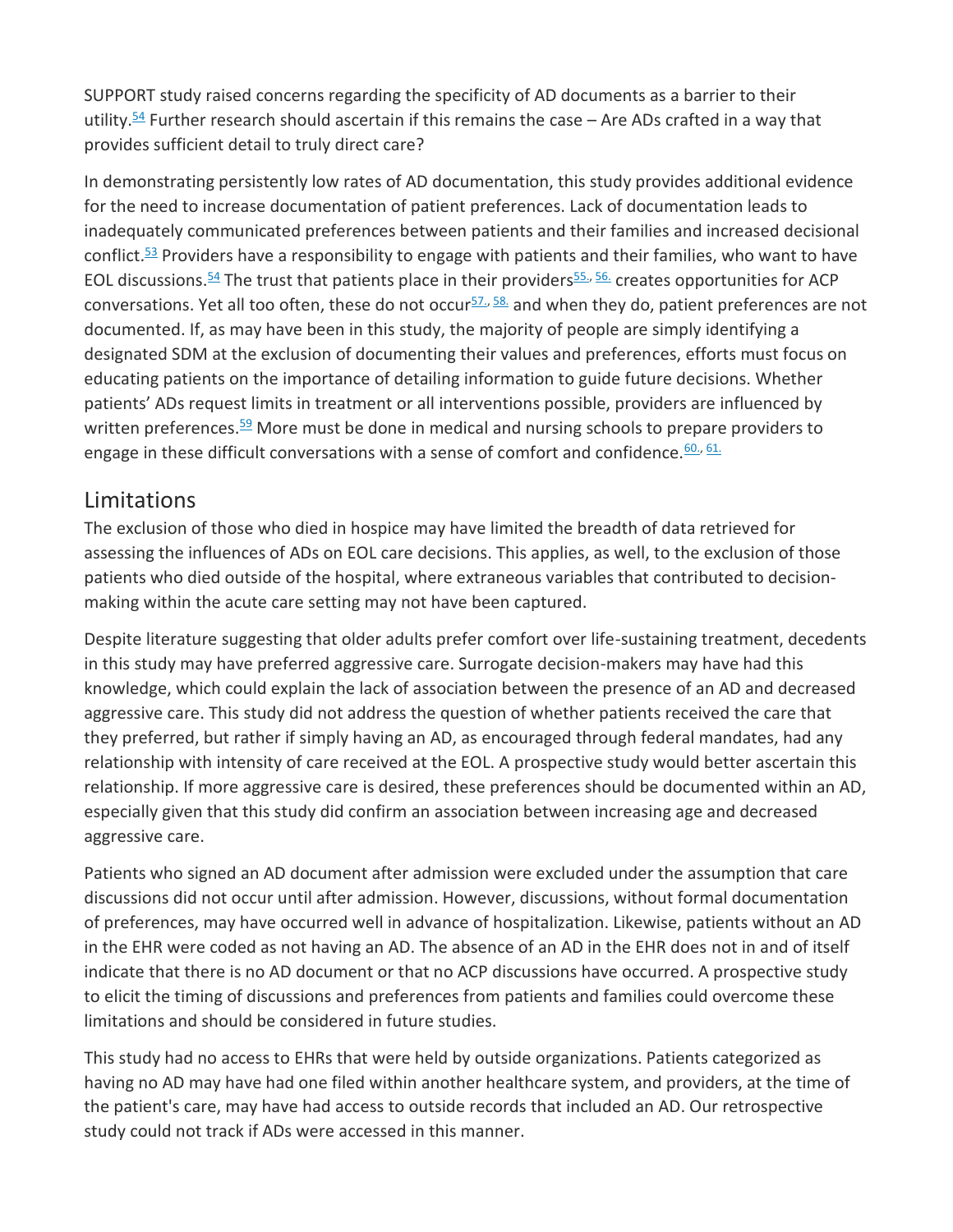Finally, as a large, urban, tertiary medical center, it was anticipated that the population would represent the larger urban community; however, the racial composition of this convenience sample was not found to be representative of the surrounding area. $40$  Caucasian patients were overrepresented with minority underrepresentation most significant among Hispanic patients; therefore, no conclusions could be drawn related to the influence of race and ethnicity relative to ADs and intensity of care received.

# Conclusion

Our healthcare and legal systems have placed a high value on creating a formal AD; however, this value may be misplaced. This study's findings mirror others who have failed to consistently confirm the effectiveness of ADs to reduce aggressive care. The time has come for the focus to shift from document completion for the sake of fulfilling a legislative mandate to increasing efforts to build systems that promote meaningful and timely discussion of treatment preferences through robust ACP processes. Efforts to improve the quality of EOL care must begin with the acknowledgment that the current system is ineffective to achieve our stated goals to open the door for multidisciplinary discussions aimed to improve QOL at the EOL.

# Acknowledgments

This project was supported, in part, by the National Center for Research Resources and the National Center for Advancing Translational Sciences, National Institutes of Health, through grant number [UL1TR001436.](https://www.sciencedirect.com/science/article/pii/S0147956319304844?via%3Dihub#gs0001) Its contents are solely the responsibility of the authors and do not necessarily represent the official views of the NIH. This research did not receive any specific grant from funding agencies in the public, commercial, or not-for-profit sectors.

## References

- [1.](https://www.sciencedirect.com/science/article/pii/S0147956319304844?via%3Dihub#bbib0001) Centers for Medicare and Medicaid Services. [NHE Fact Sheet. 2017.](https://www.cms.gov/Research-Statistics-Data-and-Systems/Statistics-Trends-and-Reports/NationalHealthExpendData/NHE-Fact-Sheet.html) Accessed September 18, 2017, 2017.
- [2.](https://www.sciencedirect.com/science/article/pii/S0147956319304844?via%3Dihub#bbib0002) G.F. Riley, J.D. Lubitz, **Long-term trends in medicare payments in the last year of life.** Health Serv Res, 45 (2) (2010), pp. 565-576
- [3.](https://www.sciencedirect.com/science/article/pii/S0147956319304844?via%3Dihub#bbib0003) N. Khandelwal, E.K. Kross, R.A. Engelberg, N.B. Coe, A.C. Long, J.R. Curtis, **Estimating the effect of palliative care interventions and advance care planning on ICU utilization: A systematic review.** Crit Care Med, 43 (5) (2015), pp. 1102-1111
- [4.](https://www.sciencedirect.com/science/article/pii/S0147956319304844?via%3Dihub#bbib0004) J.W. Mack, A. Cronin, N.L. Keating, *et al.,* **Associations between end-of-life discussion characteristics and care received near death: A prospective cohort study.** J Clin Oncol, 30 (35) (2012), pp. 4387-4395
- [5.](https://www.sciencedirect.com/science/article/pii/S0147956319304844?via%3Dihub#bbib0005) J.M. Teno, A. Gruneir, Z. Schwartz, A. Nanda, T. Wetle, **Association between advance directives and quality of end-of-life care: A national study.** J Am Geriatr Soc, 55 (2) (2007), pp. 189-194
- [6.](https://www.sciencedirect.com/science/article/pii/S0147956319304844?via%3Dihub#bbib0006) A.A. Wright, B. Zhang, A. Ray, *et al.,* **Associations between end-of-life discussions, patient mental health, medical care near death, and caregiver bereavement adjustment.**  JAMA, 300 (14) (2008), pp. 1665-1673
- [7.](https://www.sciencedirect.com/science/article/pii/S0147956319304844?via%3Dihub#bbib0007) National Institute on Aging. [Advance Care Planning.](https://www.nia.nih.gov/health/publication/advance-care-planning) 2014. Accessed June 1, 2018
- [8.](https://www.sciencedirect.com/science/article/pii/S0147956319304844?via%3Dihub#bbib0008) J.A. Blechman, N. Rizk, M.M. Stevens, V.S. Periyakoil, **Unmet quality indicators for metastatic cancer patients admitted to intensive care unit in the last two weeks of life.** J Palliat Med, 16 (10) (2013), pp. 1285-1289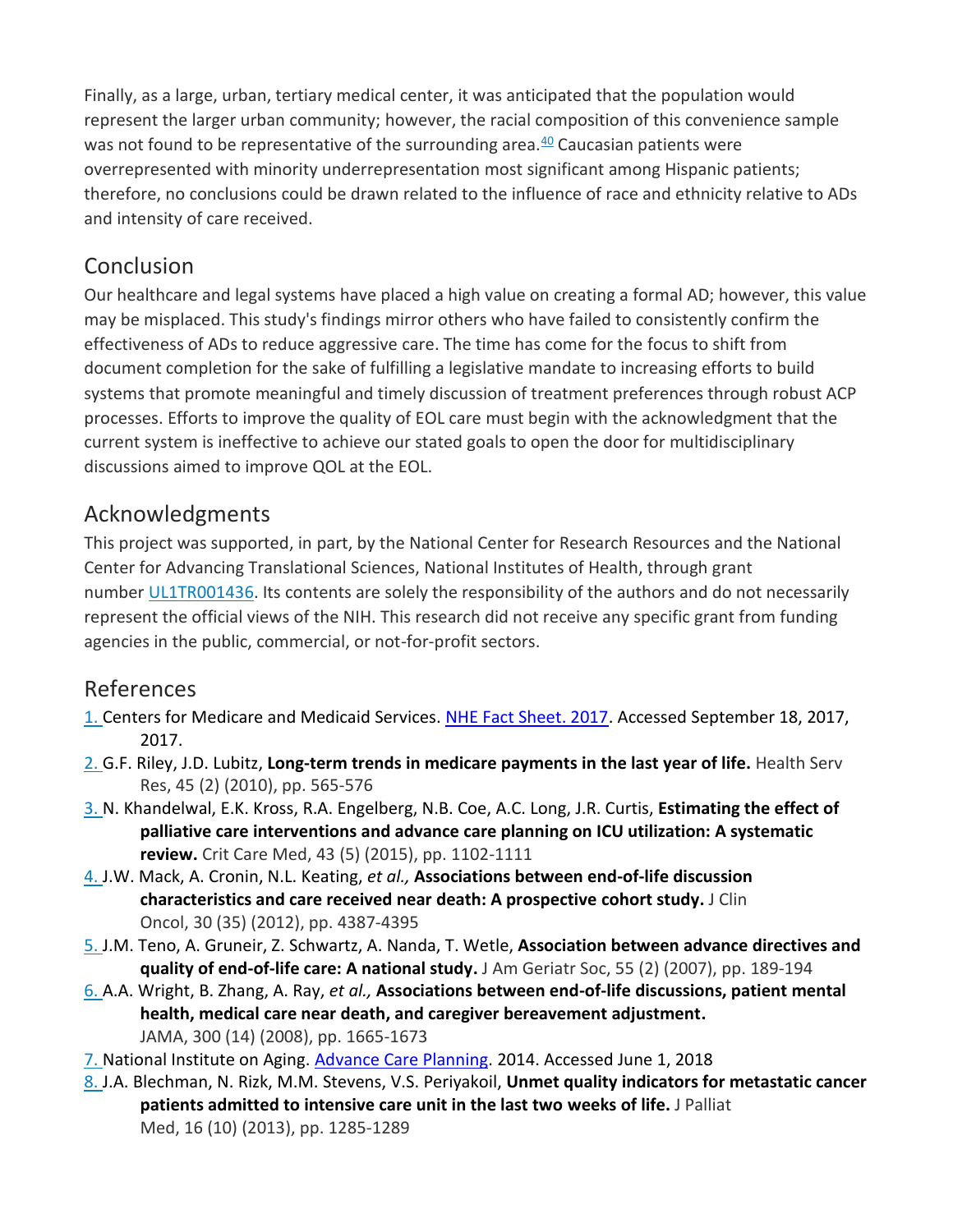- [9.](https://www.sciencedirect.com/science/article/pii/S0147956319304844?via%3Dihub#bbib0009) N.A. Halpern, S.M. Pastores, J.F. Chou, S. Chawla, H.T. Thaler, **Advance directives in an oncologic intensive care unit: A contemporary analysis of their frequency, type, and impact.** J Palliat Med, 14 (4) (2011), pp. 483-489
- [10.](https://www.sciencedirect.com/science/article/pii/S0147956319304844?via%3Dihub#bbib0010) S.M. Dunlay, K.M. Swetz, P.S. Mueller, V.L. Roger, **Advance directives in community patients with heart failure.** Circ Cardiovasc Qual Outcomes, 5 (3) (2012), pp. 283-289
- [11.](https://www.sciencedirect.com/science/article/pii/S0147956319304844?via%3Dihub#bbib0011) J.L. Hart, M.O. Harhay, N.B. Gabler, S.J. Ratcliffe, C.M. Quill, S.D. Halpern, **Variability among US intensive care units in managing the care of patients admitted with preexisting limits on lifesustaining therapies.** JAMA Intern Med, 175 (6) (2015), pp. 1019-1026
- [12.](https://www.sciencedirect.com/science/article/pii/S0147956319304844?via%3Dihub#bbib0012) C.S. Hartog, I. Peschel, D. Schwarzkopf, *et al.,* **Are written advance directives helpful to guide endof-life therapy in the intensive care unit? A retrospective matched-cohort study.** J Crit Care, 29 (1) (2014), pp. 128-133
- [13.](https://www.sciencedirect.com/science/article/pii/S0147956319304844?via%3Dihub#bbib0013) N. Khandelwal, J.R. Curtis, **Economic implications of end-of-life care in the ICU.** Curr Opin Crit Care, 20 (6) (2014), pp. 656-661
- [14.](https://www.sciencedirect.com/science/article/pii/S0147956319304844?via%3Dihub#bbib0014) L.H. Nicholas, J.P.W. Bynum, T.J. Iwashyna, D.R. Weir, K.M. Langa, **Advance directives and nursing home stays associated with less aggressive end-of-life care for patients with severe dementia.**  Health Aff, 33 (4) (2014), pp. 667-674
- [15.](https://www.sciencedirect.com/science/article/pii/S0147956319304844?via%3Dihub#bbib0015) M.J. Silveira, S.Y.H. Kim, K.M. Langa, **Advance directives and outcomes of surrogate decision making before death.** N Engl J Med, 362 (13) (2010), pp. 1211-1218
- [16.](https://www.sciencedirect.com/science/article/pii/S0147956319304844?via%3Dihub#bbib0016) E.C. Tschirhart, Q. Du, A.S. Kelley, **Factors influencing the use of intensive procedures at the end of life.** J Am Geriatr Soc, 62 (11) (2014), pp. 2088-2094
- [17.](https://www.sciencedirect.com/science/article/pii/S0147956319304844?via%3Dihub#bbib0017) E.H. Dobbins, **End-of-life decisions: influence of advance directives on patient care.** J Gerontol Nurs, 33 (10) (2007), pp. 50-56
- [18.](https://www.sciencedirect.com/science/article/pii/S0147956319304844?via%3Dihub#bbib0018) A.A. Wright, N.L. Keating, J.Z. Ayanian, *et al.,* **Family perspectives on aggressive cancer care near the end of life.** JAMA, 315 (3) (2016), pp. 284-292
- [19.](https://www.sciencedirect.com/science/article/pii/S0147956319304844?via%3Dihub#bbib0019) The Institute of Medicine, **Dying in America: Improving Quality and Honoring Individual Preferences Near the End of Life.** The National Academies Press, Washington DC (2015)
- [20.](https://www.sciencedirect.com/science/article/pii/S0147956319304844?via%3Dihub#bbib0020) Hogan C., [Spending in the last year of life and the impact of hospice on Medicare outlays.](http://www.medpac.gov/docs/default-source/contractor-reports/spending-in-the-last-year-of-life-and-the-impact-of-hospice-on-medicare-outlays-updated-august-2015-.pdf?sfvrsn=0) 2015. Accessed June 21, 2018
- [21.](https://www.sciencedirect.com/science/article/pii/S0147956319304844?via%3Dihub#bbib0021) The Kaiser Family Foundation. Medicare spending at the end of life: A snapshot of beneficiaries who died in [2014 and the cost of their care.](https://www.kff.org/medicare/issue-brief/medicare-spending-at-the-end-of-life/) 2016. Accessed February 20, 2018.
- [22.](https://www.sciencedirect.com/science/article/pii/S0147956319304844?via%3Dihub#bbib0022) J.M. Teno, J. Lynn, A.F. Connors Jr., *et al.,* **The illusion of end-of-life resource savings with advance directives. support investigators. study to understand prognoses and preferences for outcomes and risks of treatment.** J Am Geriatr Soc, 45 (4) (1997), pp. 513-518
- [23.](https://www.sciencedirect.com/science/article/pii/S0147956319304844?via%3Dihub#bbib0023) J.M. Teno, J. Lynn, R.S. Phillips, *et al.,* **Do formal advance directives affect resuscitation decisions and the use of resources for seriously ill patients?** J Clin Ethics, 5 (1) (1994), pp. 23-30
- [24.](https://www.sciencedirect.com/science/article/pii/S0147956319304844?via%3Dihub#bbib0024) L.J. Mayberry, S. Gennaro, **A quality health outcomes model for guiding obstetrical practice.**  Image J Nurs Sch, 33 (2) (2001), pp. 141-146
- [25.](https://www.sciencedirect.com/science/article/pii/S0147956319304844?via%3Dihub#bbib0025) P.H. Mitchell, S. Ferketich, B.M. Jennings, **American academy of nursing expert panel on quality health care. quality health outcomes model.** Image J Nurs Sch, 30 (1) (1998), pp. 43-46
- [26.](https://www.sciencedirect.com/science/article/pii/S0147956319304844?via%3Dihub#bbib0026) L. Radwin, **Refining the quality health outcomes model: differentiating between client trait and state characteristics.** Nurs Outlook, 50 (4) (2002), pp. 168-169
- [27.](https://www.sciencedirect.com/science/article/pii/S0147956319304844?via%3Dihub#bbib0027) F. Faul, E. Erdfelder, A.-.G. Lang, A. Buchner, **G\*Power 3: A flexible statistical power analysis program for the social, behavioral, and biomedical sciences.** Behav Res Methods, 39 (2) (2007), pp. 175-191
- [28.](https://www.sciencedirect.com/science/article/pii/S0147956319304844?via%3Dihub#bbib0028) J. Cohen, Statistical Power Analysis for the Behavioral Health Sciences. (2nd ed), Lawrence Erlbaum Associates (1988)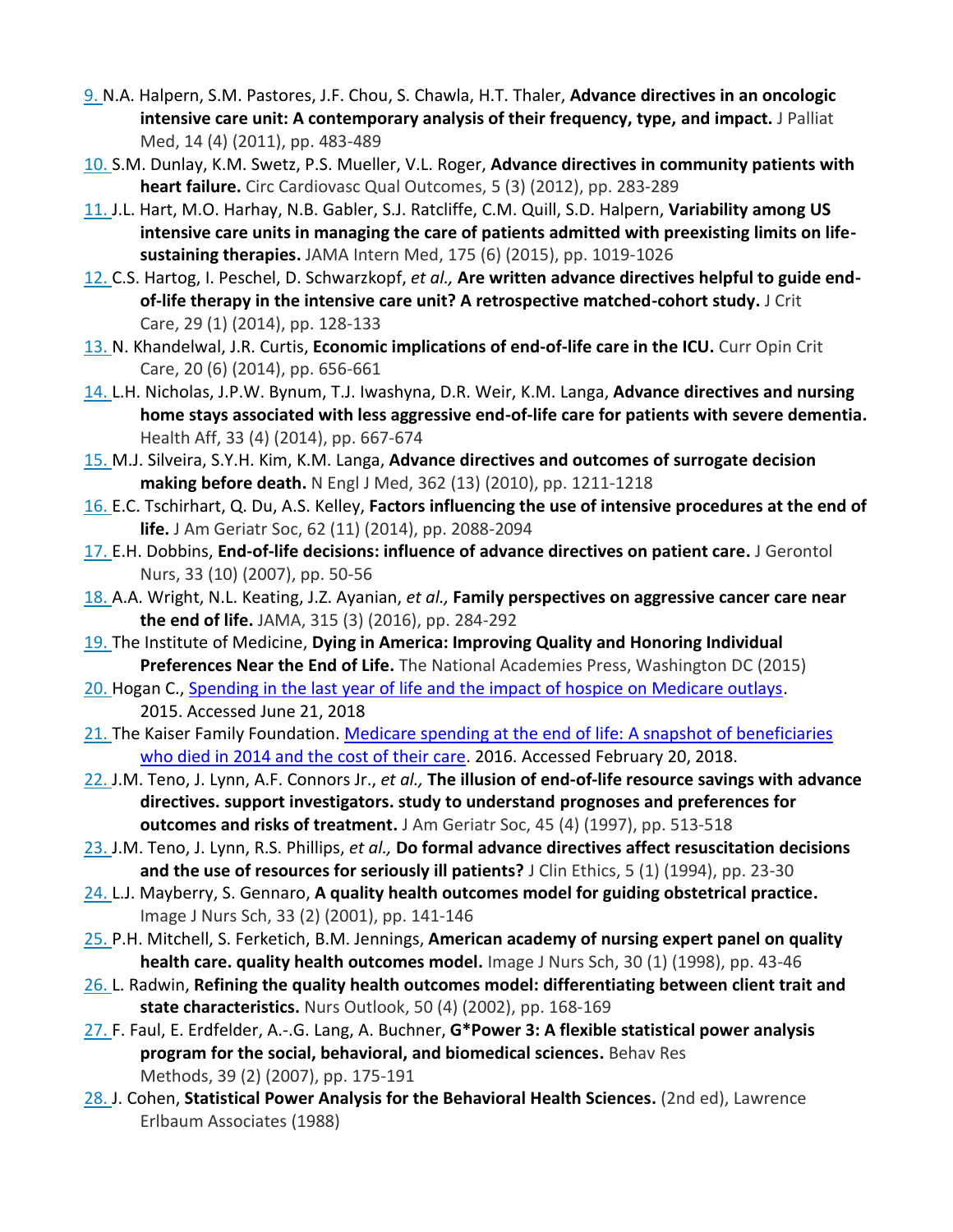- [29.](https://www.sciencedirect.com/science/article/pii/S0147956319304844?via%3Dihub#bbib0029) M.E. Charlson, P. Pompei, K.L. Ales, C.R. MacKenzie, **A new method of classifying prognostic comorbidity in longitudinal studies: development and validation.** J Chronic Dis, 40 (5) (1987), pp. 373-383
- [30.](https://www.sciencedirect.com/science/article/pii/S0147956319304844?via%3Dihub#bbib0030) M.E. Charlson, T.P. Szatrowski, J. Peterson, J. Gold, **Validation of a combined comorbidity index.** J Clin Epidemiol, 47 (11) (1994), pp. 1245-1251
- [31.](https://www.sciencedirect.com/science/article/pii/S0147956319304844?via%3Dihub#bbib0031) M. Street, G. Ottmann, M.-J. Johnstone, J. Considine, P.M. Livingston, **Advance care planning for older people in Australia presenting to the emergency department from the community or residential aged care facilities.** Health Soc Care Community, 23 (5) (2015), pp. 513-522
- [32.](https://www.sciencedirect.com/science/article/pii/S0147956319304844?via%3Dihub#bbib0032) A. Tessier, L. Finch, S.S. Daskalopoulou, N.E. Mayo, **Validation of the Charlson comorbidity index for predicting functional outcome of stroke.** Arch Phys Med Rehabil, 89 (7) (2008), pp. 1276- 1283
- [33.](https://www.sciencedirect.com/science/article/pii/S0147956319304844?via%3Dihub#bbib0033) L.A.M.C. Van den Heuvel, **Barriers and facilitators to end-of-life communication in advanced chronic organ failure.** Int J Palliat Nurs, 22 (5) (2016), pp. 222-229
- [34.](https://www.sciencedirect.com/science/article/pii/S0147956319304844?via%3Dihub#bbib0034) C.C. Wu, T.W. Hsu, C.M. Chang, C.H. Lee, C.Y. Huang, C.C. Lee, **Palliative chemotherapy affects aggressiveness of end-of-life care.** Oncologist, 21 (6) (2016), pp. 771-777
- [35.](https://www.sciencedirect.com/science/article/pii/S0147956319304844?via%3Dihub#bbib0035) R.A. Deyo, D.C. Cherkin, M.A. Ciol, **Adapting a clinical comorbidity index for use with ICD-9-cm administrative databases** J Clin Epidemiol, 45 (6) (1992), pp. 613-619
- [36.](https://www.sciencedirect.com/science/article/pii/S0147956319304844?via%3Dihub#bbib0036) P. Halfon, Y. Eggli, G. van Melle, J. Chevalier, J. Wasserfallen, B. Burnand, **Measuring potentially avoidable hospital readmissions.** J Clin Epidemiol, 55 (6) (2002), pp. 573-587
- [37.](https://www.sciencedirect.com/science/article/pii/S0147956319304844?via%3Dihub#bbib0037) H. Quan, V. Sundararajan, P. Halfon, *et al.,* **Coding algorithms for defining comorbidities in ICD-9 cm and ICD-10 administrative data.** Med Care, 43 (11) (2005), pp. 1130-1139
- [38.](https://www.sciencedirect.com/science/article/pii/S0147956319304844?via%3Dihub#bbib0038) V. Sundararajan, T. Henderson, C. Perry, A. Muggivan, H. Quan, W.A. Ghali, **New ICD-10 version of the Charlson comorbidity index predicted in-hospital mortality.** J Clin Epidemiol, 57 (12) (2004), pp. 1288-1294
- [39.](https://www.sciencedirect.com/science/article/pii/S0147956319304844?via%3Dihub#bbib0039) *IBM SPSS Statistics for Windows* [computer program]. Version 24.0. Armonk, NY: IBM Corp; 2016.
- [40.](https://www.sciencedirect.com/science/article/pii/S0147956319304844?via%3Dihub#bbib0040) United States Census Bureau. [QuickFacts: Milwaukee County, Wisconsin. 2016.](https://www.census.gov/quickfacts/fact/table/milwaukeecountywisconsin/PST045216) Accessed February 18, 2018.
- [41.](https://www.sciencedirect.com/science/article/pii/S0147956319304844?via%3Dihub#bbib0041) A. Albaeni, N. Chandra-Strobos, D. Vaidya, S.M. Eid, **Predictors of early care withdrawal following out-of-hospital cardiac arrest.** Resuscitation, 85 (11) (2014), pp. 1455-1461
- [42.](https://www.sciencedirect.com/science/article/pii/S0147956319304844?via%3Dihub#bbib0042) American Bar Association[. Law for older americans.](http://www.americanbar.org/groups/public_education/resources/law_issues_for_consumers/patient_self_determination_act.html) 2016. Accessed December 8, 2016.
- [43.](https://www.sciencedirect.com/science/article/pii/S0147956319304844?via%3Dihub#bbib0043) K. Ache, J. Harrold, P. Harris, M. Dougherty, D. Casarett, **Are advance directives associated with better hospice care?** J Am Geriatr Soc, 62 (6) (2014), pp. 1091-1096
- [44.](https://www.sciencedirect.com/science/article/pii/S0147956319304844?via%3Dihub#bbib0044) P. Bharadwaj, K.M. Helfen, L.J. Deleon, *et al.,* **Making the case for palliative care at the system level: outcomes data.** J Palliat Med, 19 (3) (2016), pp. 255-258
- [45.](https://www.sciencedirect.com/science/article/pii/S0147956319304844?via%3Dihub#bbib0045) C.R. Mayland, E.M.I. Williams, J. Addington-Hall, T.F. Cox, J.E. Ellershaw, **Does the 'Liverpool care pathway' facilitate an improvement in quality of care for dying cancer patients?** Br J Cancer, 108 (10) (2013), pp. 1942-1948
- [46.](https://www.sciencedirect.com/science/article/pii/S0147956319304844?via%3Dihub#bbib0046) N. Fadul, A. Elsayem, J.L. Palmer, *et al.,* **Supportive versus palliative care: what's in a name? A survey of medical oncologists and midlevel providers at a comprehensive cancer center.**  Cancer, 115 (9) (2009), pp. 2013-2021
- [47.](https://www.sciencedirect.com/science/article/pii/S0147956319304844?via%3Dihub#bbib0047) K.L. Rodriguez, A.E. Barnato, R.M. Arnold, **Perceptions and utilization of palliative care services in acute care hospitals.** J Palliat Med, 10 (1) (2007), pp. 99-110
- [48.](https://www.sciencedirect.com/science/article/pii/S0147956319304844?via%3Dihub#bbib0048) J.M. Langton, B. Blanch, A.K. Drew, M. Haas, J.M. Ingham, S.-.A. Pearson, **Retrospective studies of end-of-life resource utilization and costs in cancer care using health administrative data: A systematic review.** Palliat Med, 28 (10) (2014), pp. 1167-1196